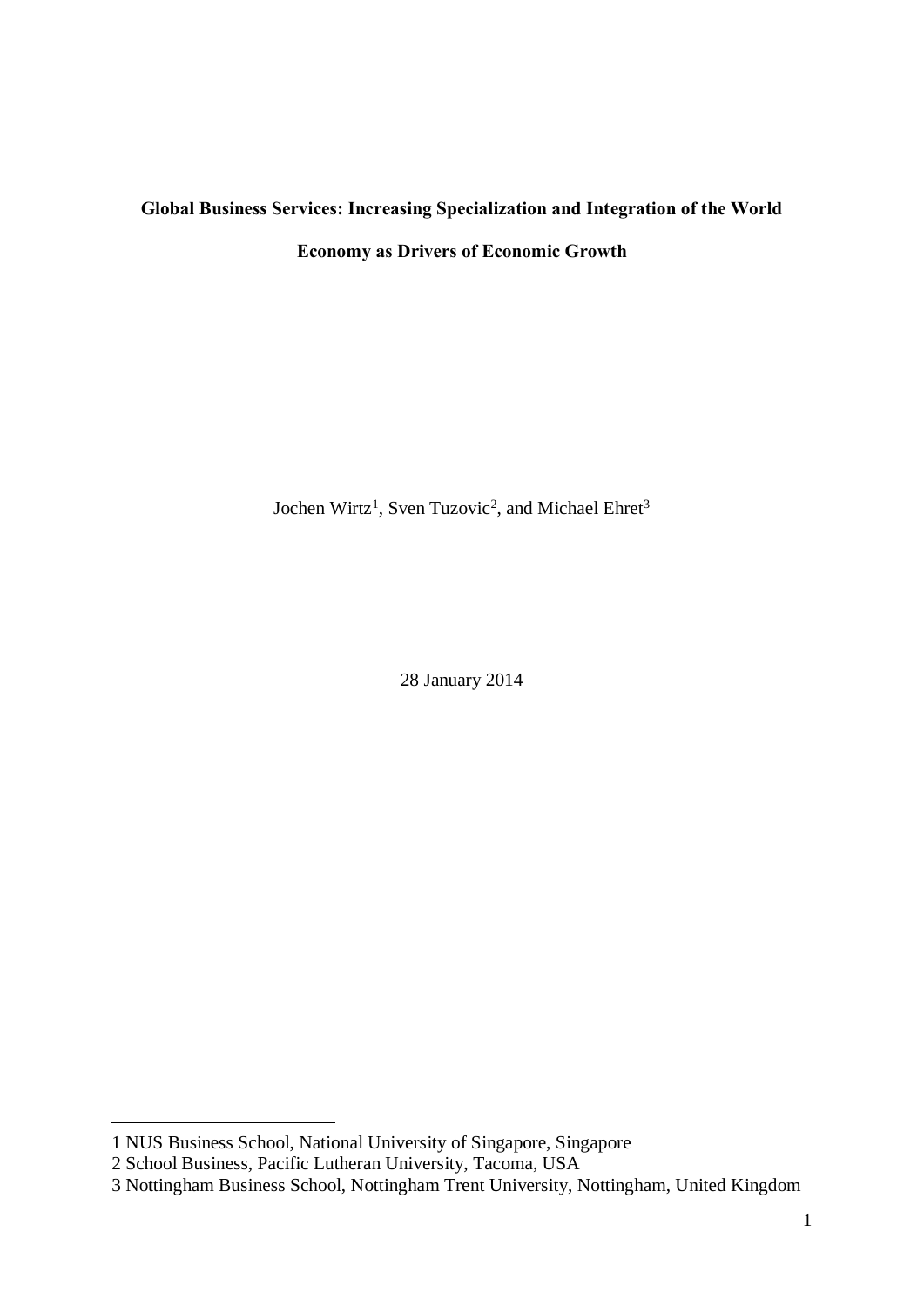## ABSTRACT

**Purpose** – The purpose of this paper is to explore the contribution of global business services to improved productivity and economic growth of the world economy, which has gone largely unnoticed in service research.

**Design/Methodology/Approach** – The authors draw on macroeconomic data and industry reports, and link them to the non-ownership-concept in service research and theories of the firm.

**Findings** – Business services explain a large share of the growth of the global service economy. The fast growth of business services coincides with shifts from domestic production towards global outsourcing of services. A new wave of global business services are traded across borders and have emerged as important drivers of growth in the world's service sector.

**Research Limitations and Implications** – This paper advances the understanding of nonownership services in an increasingly global and specialized post-industrial economy. The paper makes a conceptual contribution supported by descriptive data, but without empirical testing.

**Originality/Value** – The authors integrate the non-ownership concept and three related economic theories of the firm to explain the role of global business services in driving business performance and the international transformation of service economies.

**Keywords**: Business services, service economy, outsourcing, off-shoring, non-ownership, rental-access-paradigm, property rights theory, resource-based view, entrepreneurial theory of the firm.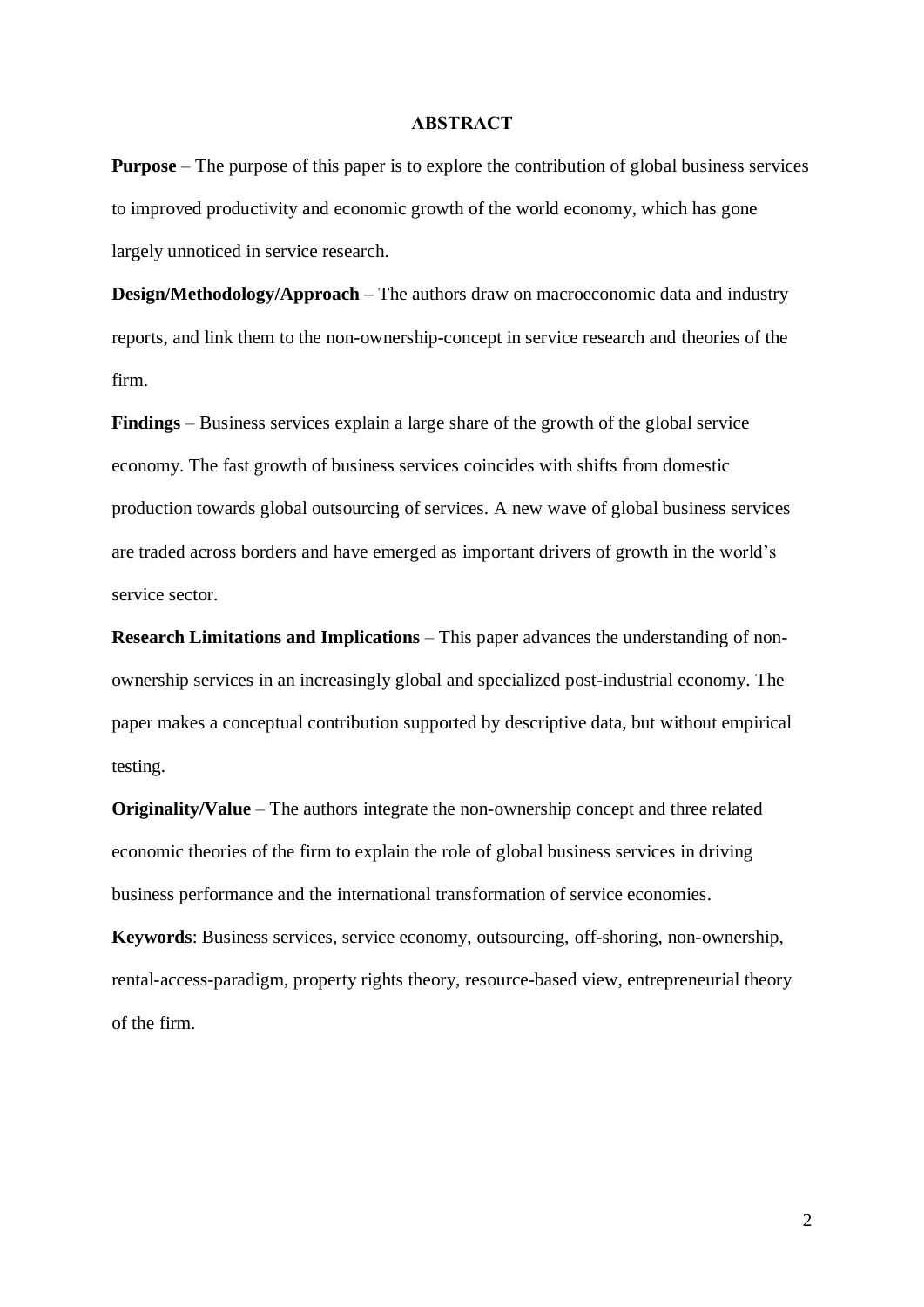# Global Business Services: Increasing Specialization and Integration of the World Economy as Drivers of Economic Growth

# BUSINESS SERVICES AS ENGINE OF ECONOMIC GROWTH

## **Structural Change and the Importance of the Service Sector in the World Economy**

The service sector accounted for over 70% of global gross domestic product (GDP) in 2010 and has been expanding at a quicker rate than the agriculture and the manufacturing sectors for many decades (see Appendix 1). The share of services value added of GDP tends to rise significantly with a country's level of income, standing at 73% on average in high income countries (77% in the United States), against 54% and 47% respectively in middle- and lowincome countries (WTO 2010) (see Figure 1).

# Insert Figure 1 here

The current importance of the service sectors' contribution to GDP follows decades of sustained growth ,which is also mirrored in employment statistics (see Appendix 2). Over the last two decades, employment shifted significantly from the agriculture and industrial sectors to the service sector (WTO 2012). At the end of World War II, employment in the services sector accounted for only ten percent of U.S. employment, compared with 38 percent for manufacturing (Adam 2013). Today, 78 percent of American jobs are in the service sector. It is worthwhile to note that Asia follows the United States towards a service-driven economy. Asia is on the verge to turn the "world's factory … into an economy driven by services" (Adam 2013), where services exceeded 50 percent of GDP in 2013 for the first time. We argue in the next section that a key driver of the strong demand for services is the transformation of manufacturing and the closely related phenomenon of outsourcing.

## **Outsourcing and the Growth of Business Services**

*Outsourcing* refers to a "contractual agreement according to which the principal requires the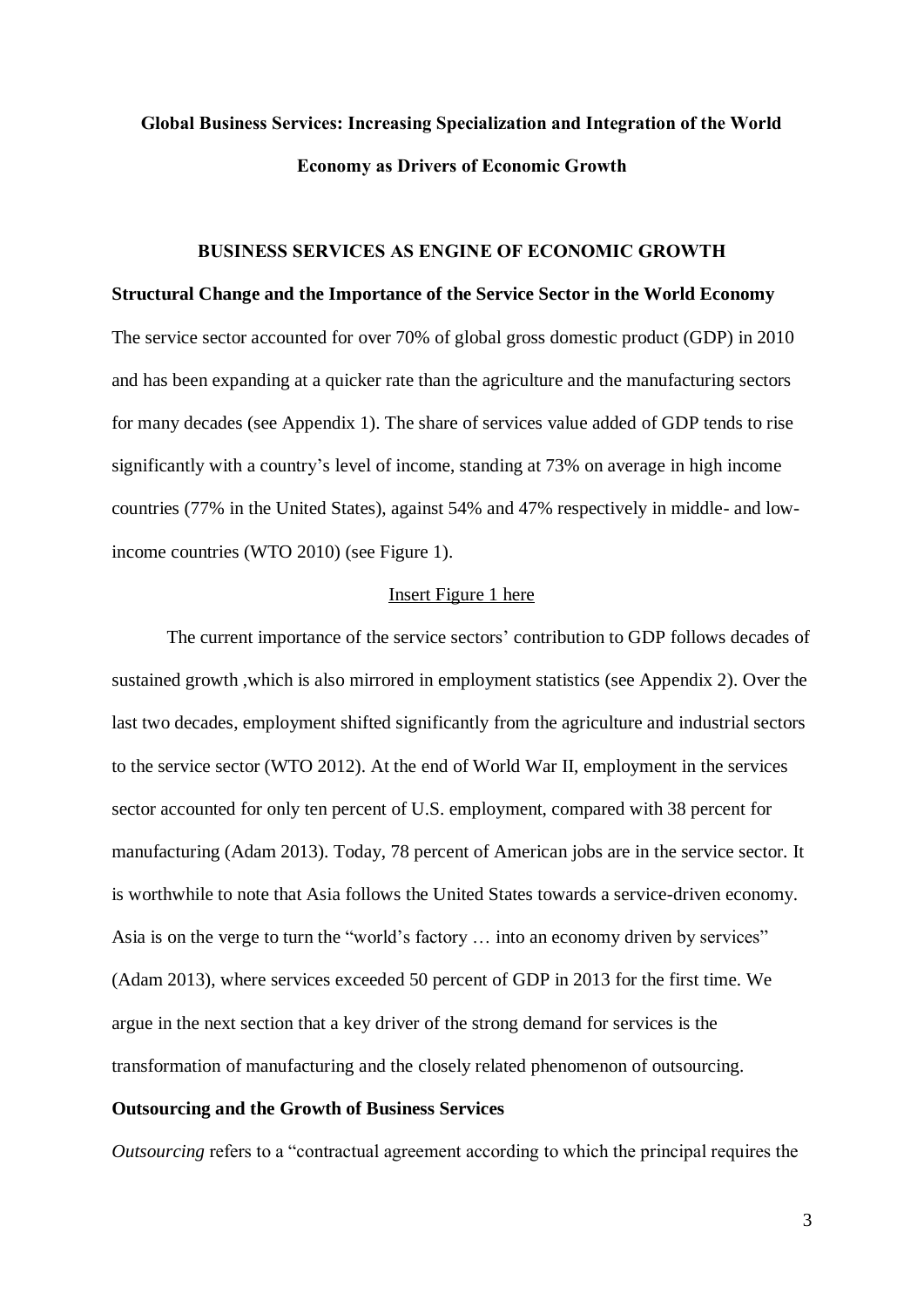contractor to carry out specific tasks, such as parts of a production process or even the full production process, employment services or support functions" (Eurostat 2008, p. 359). That is, products or services that were previously produced internally are bought from another (domestic or offshore) company. Outsourcing involves greater specialization as firms switch from sourcing inputs internally to sourcing them from independent suppliers (Sako 2005). Outsourcing relates to the fundamental questions of why firms exist, and whether and what a firm should make or buy (Massini and Miozzo 2010). Primary drivers of outsourcing include consolidation, reducing costs, enhancing capabilities and increasing supply chain efficiency (Ramioul and Kirschenhofer 2005), gaining constant access to the latest technology, enhanced cash and balance sheet management, and tax efficiency (Wittkowsky, Moeller and Wirtz 2013).

*Business services* are services that are provided to other businesses rather than directly to consumers. Business services consist of a variety of knowledge-intensive and creative professional services (e.g., legal, accountancy, market research, consulting, design, and research & development), IT and technology-intensive services (e.g., data processing, database activities, and IT and communications infrastructure-related services) as well as diverse activities such as financial, labor recruitment and operational support services (e.g., industrial cleaning activities) (Abramovsky et al. 2004; ECORYS 2012; Eurostat 2009; OECD 2007). According to Rubalcaba-Bermejo (2004), business services contribute to global access to capital, and productive inputs and technology, but also to access to new markets and, more recently, to off-shoring and international outsourcing processes. In recent years, several government and industry reports (e.g., BIZ 2010; Fersht et al. 2011; Huber and Danino 2012; NSF 2012), and the academic literature in domains such as economics (e.g., Ciarli et al. 2012) and services marketing (e.g., Ehret and Wirtz 2010; Ehret, Kashyap, and Wirtz 2013; Ndubisi 2010; Wirtz and Ehret 2009) have raised attention to the rise of business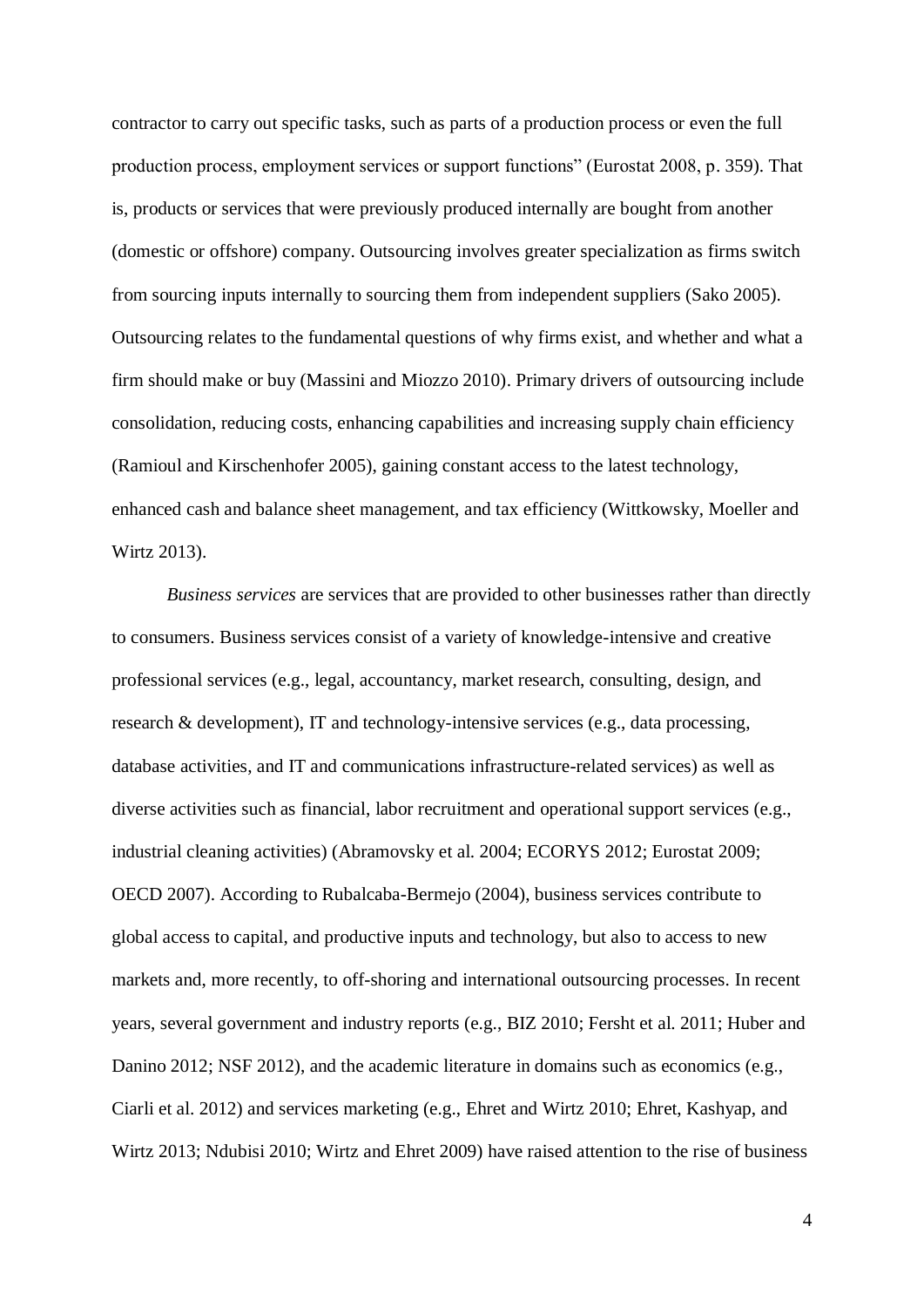services.

The underlying dynamics of the fast growth in business services are demonstrated in the following example. A manufacturing firm operates its own canteen with 100 workers, who in the national statistics are classified as "manufacturing employees", and who produce "manufacturing output" (their output is captured in the added value created by their employer, i.e., the manufacturing firm, and contributes to the GDP of the manufacturing sector). However, how good is a manufacturing firm in designing and running kitchen processes, supervising chefs, purchasing cooking ingredients, and controlling quality and costs in a canteen? The general answer is that a manufacturing firm would probably neither produce great food nor be cost effective. The reasons for this are threefold. First, the operation lacks economies of scale and is high on the learning curve. Second, the manufacturer does not have the experience of catering to many sites, which makes management, cost and quality control difficult. Third, the manufacturer has little incentive to improve processes or conduct R&D on its canteen operations, mainly because of the low criticality of canteen operation to its overall business. As such, the canteen would neither justify much management attention nor investments in process improvements or R&D (Wirtz 2000, Wirtz and Ehret 2009, 2013).

Many manufacturing firms have recognized this problem and outsourced their canteen operations. The winning bidder is likely to be a firm that specializes in running canteens across many sites. That company makes "operating canteens" its core competency, so the operation is managed with an emphasis on service quality and costs (sites can be benchmarked internally), has economies of scale, and is way down the learning curve. It also makes sense for the firm to invest in process redesign, innovation and R&D as the benefits can be reaped across many sites. What used to be a neglected support activity within a manufacturing firm has become the focus of management and the core competency of an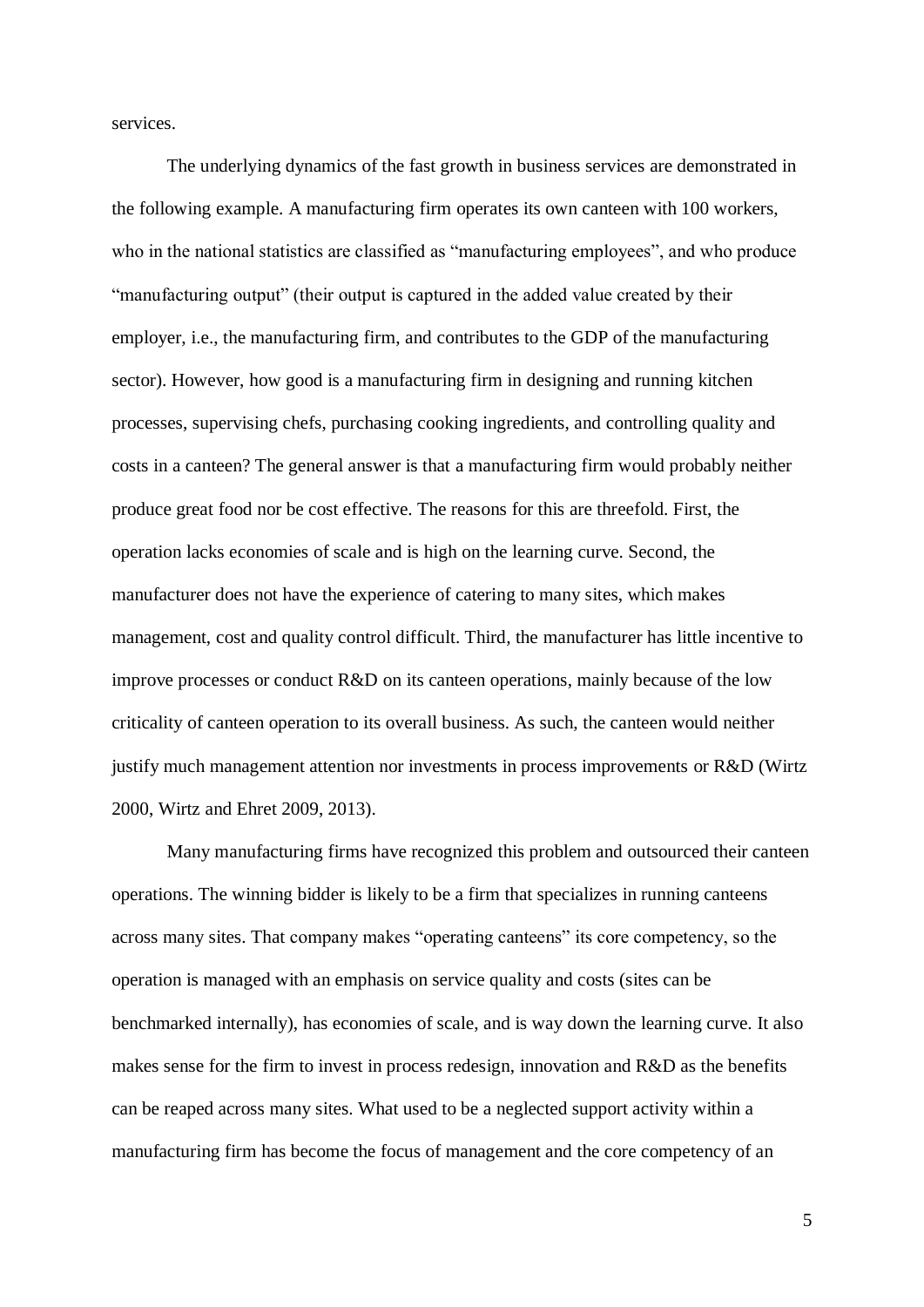independent service provider. Similar arguments can be advanced for a wide range of support services which has led enterprises to be able to hire almost any conceivable business activity, capability and asset as a service (see Figure 2), and allow for an array of innovative new business models (Ehret, Kashyap, and Wirtz 2013).

# Insert Figure 2 here

Gaining an estimate of the true share of business services is far from trivial. The dominant approach of economic statistics is to classify outputs. For example, the approach is used by the EU's statistical nomenclature NACE ("Nomenclature générale des Activités économiques dans les Communautés Européennes"), Revision 1.1. Table 1 outlines the main sectors that encompass business services based on NACE.

# Insert Table 1 here

However, businesses use virtually any type of output, ranging from raw materials, electricity and passenger cars, to travel and hospitality services. Used in isolation, outputbased measurements as used by NACE cannot reveal the role of business services. In addition, it is important to note that predominantly output-based statistics are ill-equipped to capture the substitution of inhouse-services by external service-providers that drive the rise of business services in the economy (OECD 2007). Statisticians have started to address these shortcomings by having a closer look at the user side of economic activity, like for example the application of input-output analysis of GDP. If we apply this user-perspective, we recurrently identify a hitherto largely unnoticed sector of business services (see Woelfl 2005). Input-output analysis regularly identify strongest demand in two domains of the NACE statistical nomenclature, namely 72 'Computer and related activities', and 74 'Other business activities,' with the latter relating predominantly to business consulting.

Traditionally, economic research held that services lag in productivity behind manufacturing and therefore inhibit economic growth – a phenomenon called "Baumol's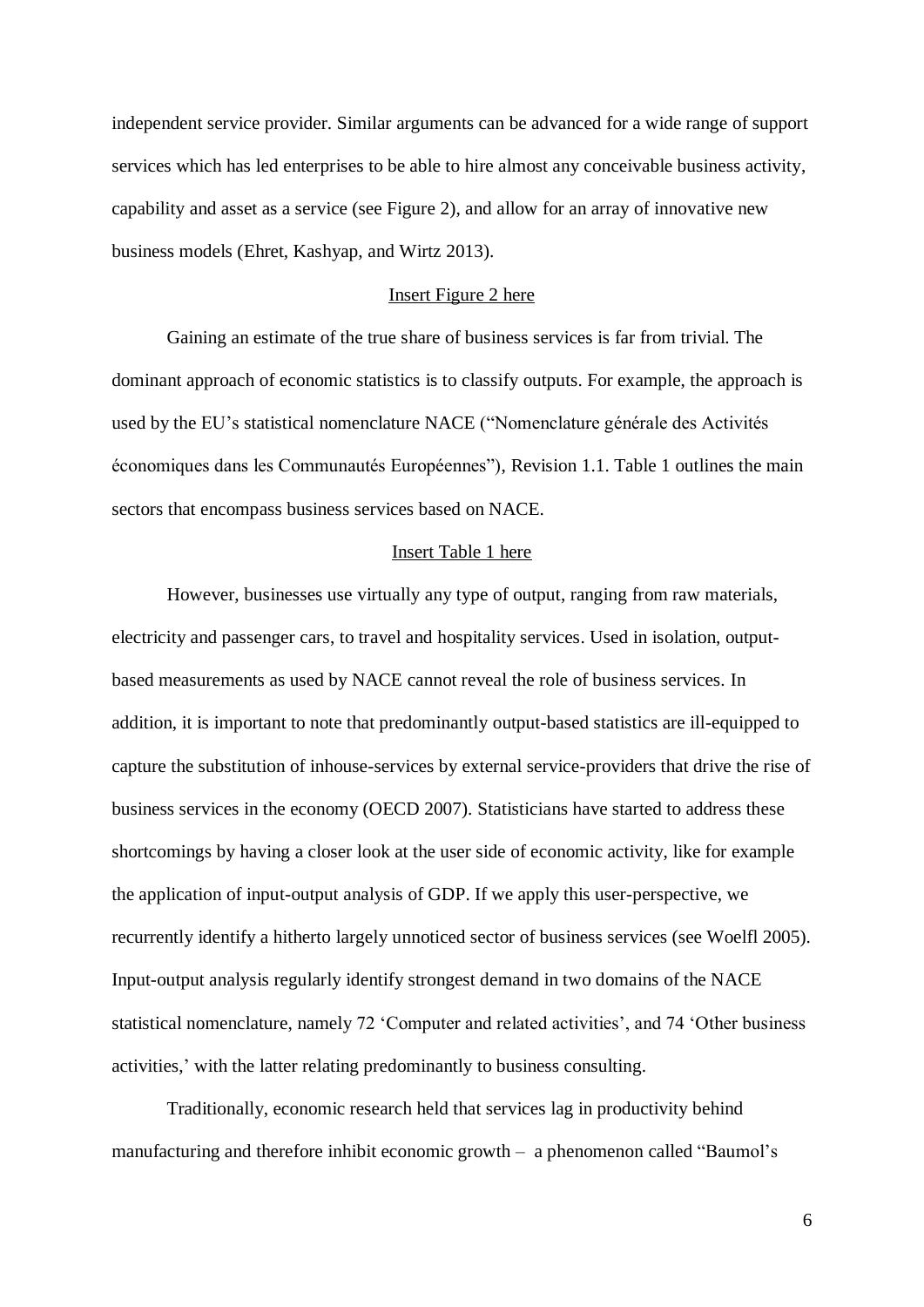disease" (Baumol 1967). This argument applies to certain consumer services, where productivity may not be the main purpose of service consumption or is hard to measure (e.g., a fine-dining experience or an opera performance). However, if services are supplied to businesses, they can significantly contribute to productivity growth of manufacturing as well as the overall economy (Oulton 2001; Wirtz and Ehret 2009). Indeed, macroeconomic research has repeatedly identified knowledge- and technology-intensive (KTI) business services as one of the fastest growing areas of the economy in terms of adding value to the output of manufacturing as well as employment generation and trade value (Bain & Company 2012; BIZ 2010; Eurostat 2008; Fersht et al. 2011; González Mieres et al. 2012; NSF 2012; OECD 2007). The sector's share of GDP has at least doubled in the past 25 to 30 years in most OECD member countries (OECD 2007). In contrast and contrary to common belief, there has been little change in the share of value added of consumer services (e.g., restaurants, hotels and retailing) over the same period (Woelfl 2005).

According to a recent industry study, the business services sector in the European Union accounted for almost two trillion Euro revenue, 24 million jobs and more than five million enterprises (ECORYS 2012). In the United States, the business services sector accounted for about 25 percent of employment (more than twice the size of the manufacturing sector) in 2010 (Gonzales et al. 2012). It also had the highest growth rate from 1997 to 2007 of 29 percent; compared to a 23 percent growth rate of consumer services (such as hospitality, health care and education), and a 21 percent decrease in manufacturing (Jensen 2011). Figure 3 illustrates the global growth of *knowledge- and technology-intensive* service industries from 1998 to 2010. Global value added of these industries totaled \$18.2 trillion in 2010, representing 30 percent of the World's GDP (NSF 2012).

In conclusion, business services in general, and knowledge- and technology-intensive services in particular, are the fastest growing segments in the world economy.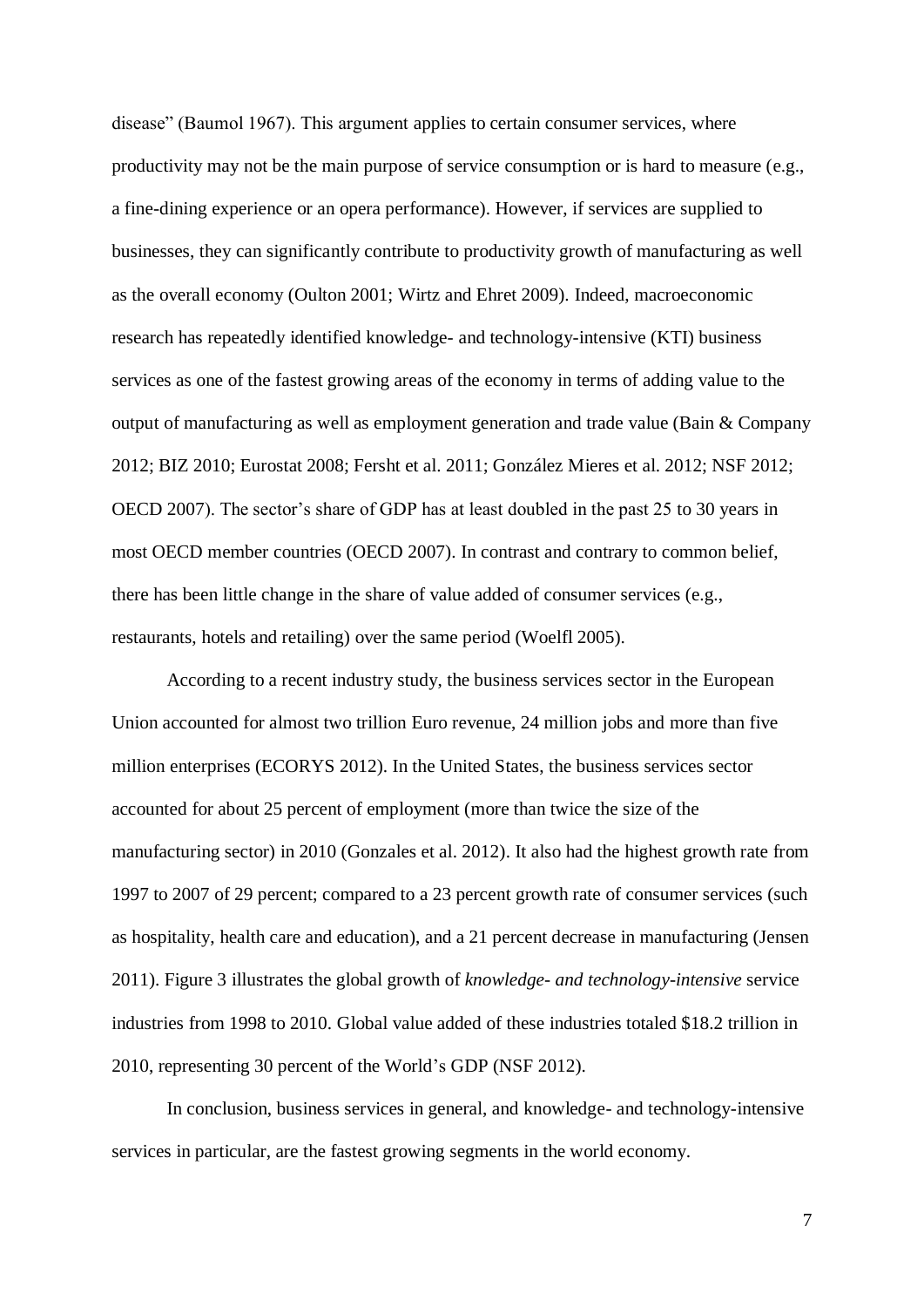## Insert Figure 3 here

#### THE GLOBALIZATION OF BUSINESS SERVICES

#### **International Services Trade and the Contribution of Business Services**

Services used to be considered as non-tradable in the trade policy literature (Gonzales et al. 2012). Recent advances in communication and information technology (including the Internet) have reduced the need for face-to-face contact in the provision of many services and thereby removed one of the major barriers of services trade (Jensen 2009). As a result, the service sector has been playing an increasingly important role in the globalization of the world economy, and the growth and development of many countries. Official statistics show that the share of global exports of services has been growing steadily, reaching 21 percent of world trade in 2009 (WTO 2010). The pace in the globalization of services has been outstripping the globalization of goods over the past decade (Mann 2005).

While increased outsourcing of business services has led to a jump in international service trade (OECD 2007), Eichengreen and Gupta (2012) identified a new wave of global business services that further stimulates service trade. This second wave is comprised of services that use advanced information and communication technologies (i.e., financial, communication, computer, technical, legal, advertising and business services), which increasingly makes such services tradable across borders (Eichengreen and Gupta 2012). For example, Singapore Airlines outsourced many processes such as ticketing, financial accounting and payroll functions to specialized offshore service providers in India and the Philippines in a drive to cut non-fuel expenses by 20 percent as a response to an economic crisis that required drastic cost saving and reducing fixed costs and making them variable through outsourcing (Heracleous and Wirtz 2010), and this trend has continued since (Heracleous and Wirtz 2012). The GDP of those modern services has risen over the last 30 years from seven to 15 percent (Eichengreen and Gupta 2012). Figure 4 illustrates the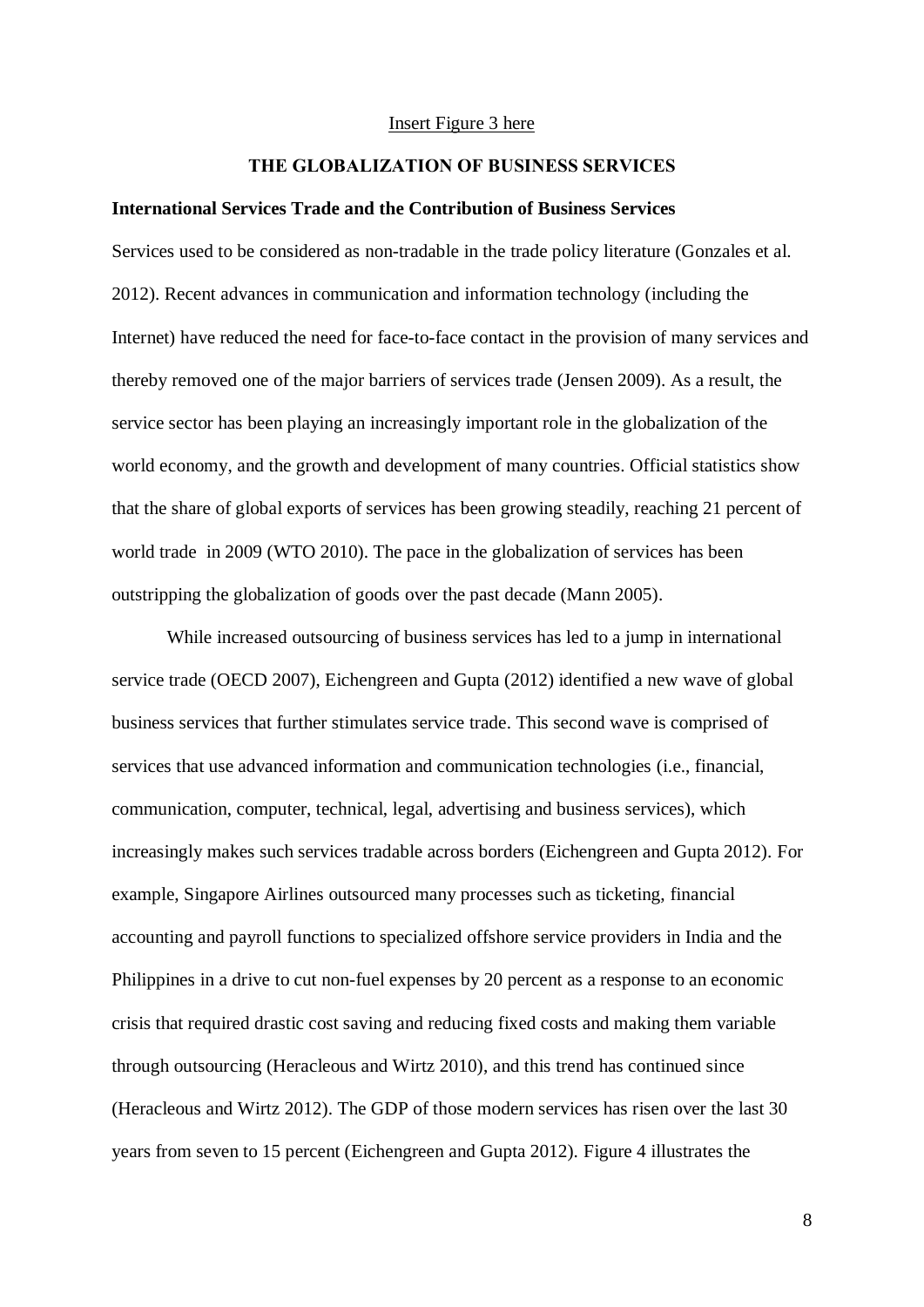increase of exports of commercial knowledge-intensive services for selected regions and countries from 1998 to 2010.

#### Insert Figure 4 here

A number of other statistics also reflect the importance of business services in this current globalization wave (Rubalcaba-Bermejo 2004). The professional and business services sector has become more export intensive. For example, in the United States the share of export-supported service jobs rose from 19.0 percent in 1993 to 24.5 percent in 2010. In contrast, the share of export-supported manufacturing jobs declined from 41.4 percent in 1993 to 32.4 percent in 2010 (Rasmussen and Johnson 2012). Futhermore, growth rates in international trade of business services have been higher than trade in total services as well as the world economy (Rubalcaba-Bermejo 2004). Examining multinational corporations' (MNC's) supply chains, one can see that a substantial share of an MNC's production processes in their global supply chains is taking place in international markets, including developing countries. For example, Siemens Business Services (SBS), founded in 1995, has developed into a global full-service provider of information and communication technology (ICT) solutions and services, offering a complete "consult-design-build-operate-maintain" chain of services (EMCC 2005). SBS is now present in 44 countries with approximately 70% of its contracts delivered offshore.

Recently, the impact of service offshoring has entered the labor market debate (Grossman and Rossi-Hansberg 2008; Jensen and Kletzer 2010), whereby the basic premise is that "individual tasks that can be codified and digitized may be sliced off, outsourced and offshored, for instance to low-wage countries" (Gonzales et al. 2012, p. 177). On the one hand, the increasing division of labor has led to higher producitivity. On the other hand, critics of offshoring argue that the result is a migration of jobs from developed economies (e.g., the US, EU and Japan) to countries where salaries are much lower (e.g., India, the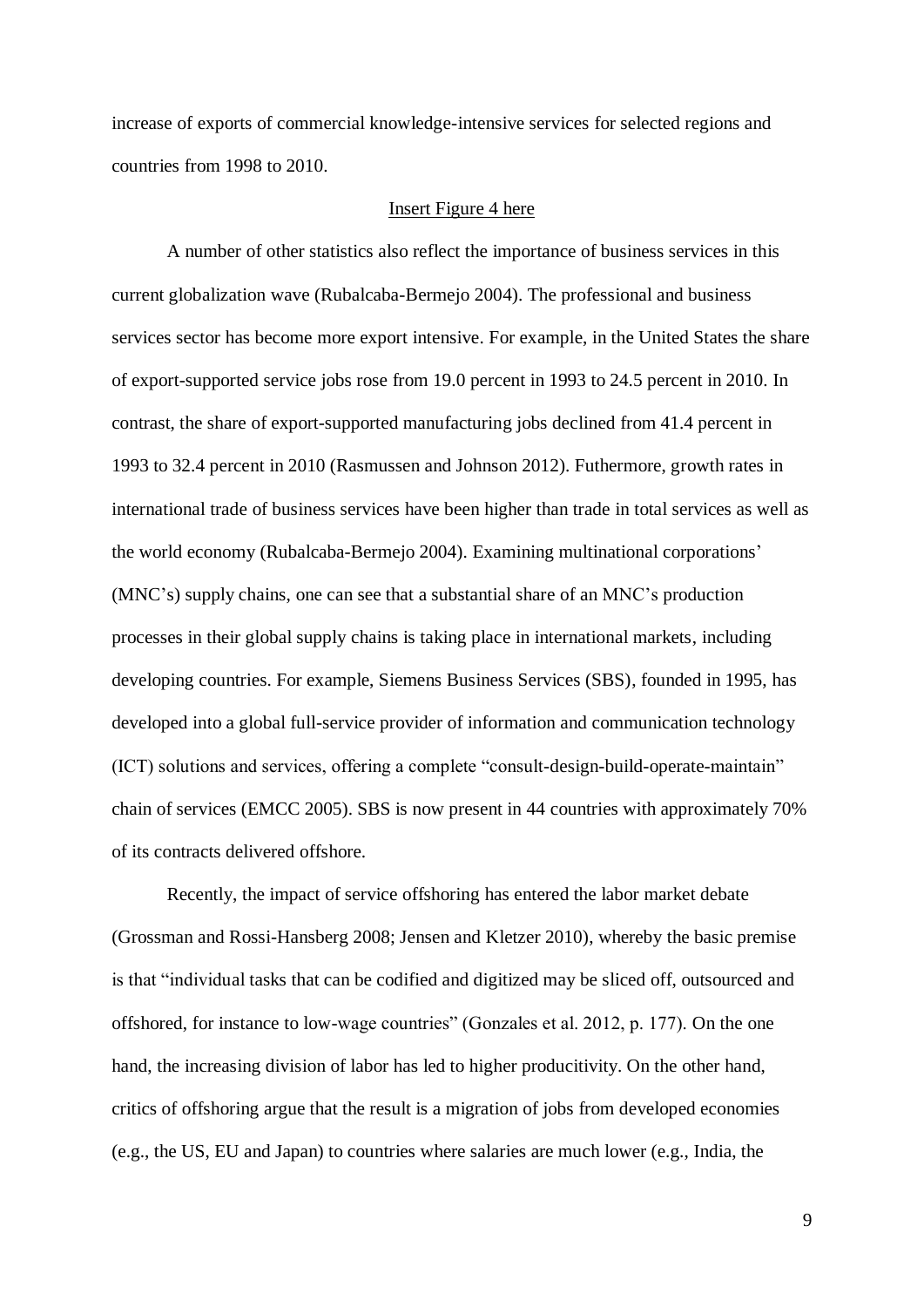Philippines and Russia) and lead to labor cost arbitrage (Criscuolo and Leaver 2005).

#### **Global Business Services Models and the Rise of the Offshore Services Industry**

Offshoring services is a relatively new and growing phenomenon. The offshore service industry refers to services that are *conducted* in one country and *consumed* in another (Gereffi and Fernandez-Stark 2010). While prior to the turn of the century, offshoring was mostly confined to the manufacturing sector, offshore services have emerged as a dynamic global sector over the past two decades, driven by the rise of information and communication technologies, the international tradability of services, and the evolution of global business services models.

Figure 5 shows different business models or trajectories that may develop in the outsourcing and offshore services industry (Gereffi and Fernandez-Stark 2010; Massini and Miozzo 2010; Sako 2005). The first scenario (Arrow 1) describes a firm's decision to outsource services locally. Arrow 2 describes a situation where a firm switches from a domestic supplier to a foreign supplier. In some cases, firms make the decision to outsource and to offshore to a foreign supplier simultaneously (Arrow 3). The fourth scenario is when firms source from foreign locations by establishing a foreign affiliate (Arrow 4). This is often referred to as "captive offshoring". Lastly, switching the service provision from a foreign affiliate to a foreign-owned supplier (Arrow 5) may occur, often involving the sale of foreign affiliates to local firms (Sako 2005).

# Insert Figure 5 here

While outsourcing and offshoring are distinctive processes that relate to firm and country boundaries, and which can occur independently or jointly, more recently *global business services* (GBS) have emerged as a "predominant model that progressive, and increasingly mainstream, organizations are employing to manage their collective shared services and outsourcing efforts [in a global context]" (KPMG 2013, p. 6). The term GBS has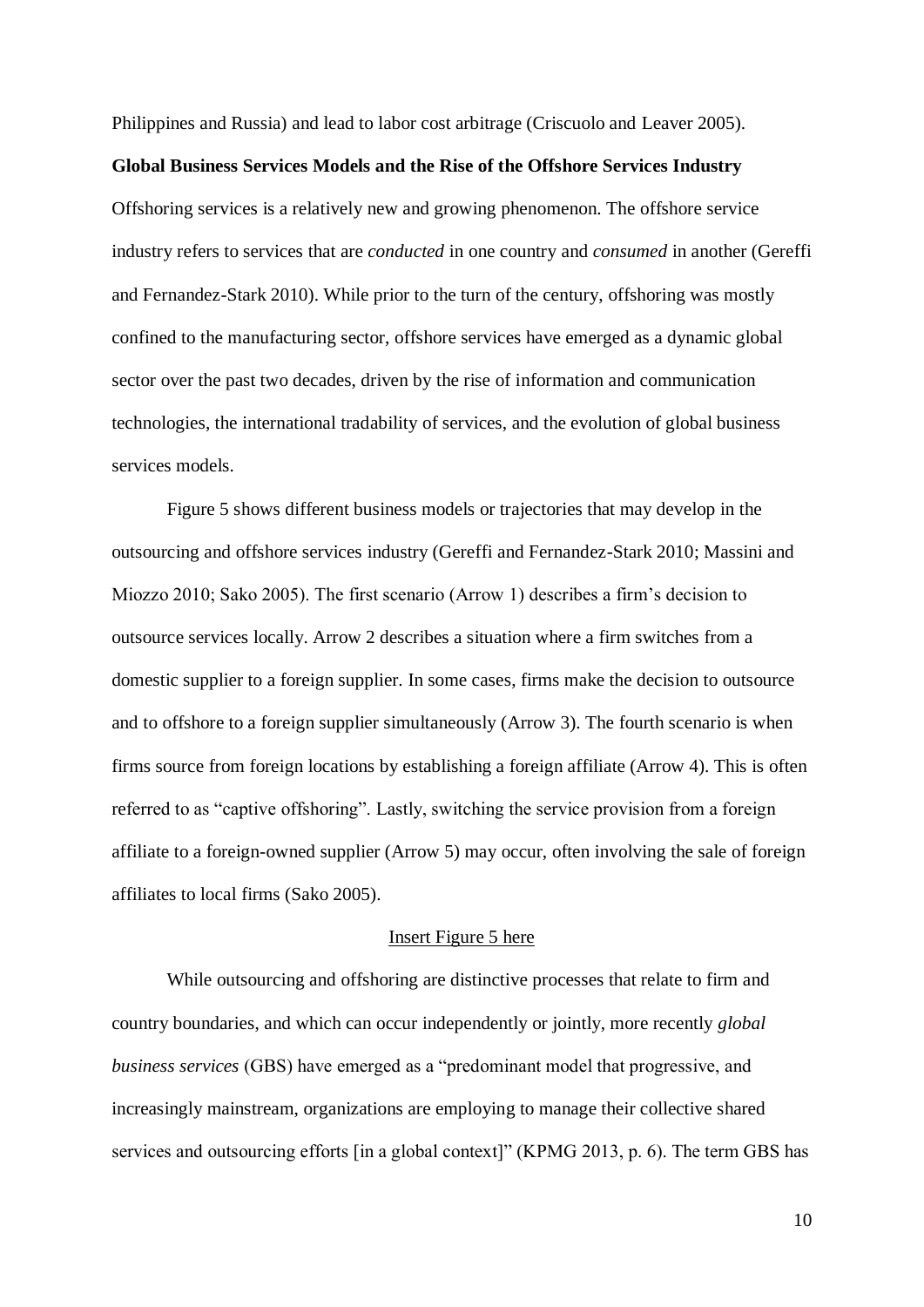been applied to a variety of models attempting to coordinate service delivery across multiple functions such as finance and HR (Deloitte 2013). According to Huber (2013, p. 2), GBS represent an "integrated compilation of service offerings for any (multiple) support functions within a company  $(...)$  global in nature and with respect to both delivery centers and customers." That is, GBS models are different from the traditional approach of shared services and the past wave of manufacturing outsourcing/offshoring (see Figure 6) and should be viewed as a fundamentally different way of thinking about support services.

While many shared services and outsourcing strategies remain siloed and poorly integrated into corporate strategies with little alignment within the organization (Fersht et al. 2011), GBS models are multi-function, multi-region, multi-source and multi-business all at the same time and have a common leadership and governance structure that is closely tied to the firm's organizational objectives (Deloitte 2013).

# Insert Figure 6 here

GBS models are *multi-function*, transcending an organization's traditional silos, be they functions, regions, or business units (Deloitte 2013). Furthernore, GBS models offer companies access to expertise and capabilities across the globe. While early forms of outsourcing and offshoring may have started in one region, fully organized GBS organizations are characterized that they operate globally both in terms of their delivery systems as well as their customers (*multi-region*).

GBS hold the potential of broadening the resource-base of companies as they unlock efficiencies in operations (Fersht et al. 2011). That is, value is captured through economies of scale, simplification, standardization and arbitrage of skills and labor (Huber 2012). As GBS organizations evolve, firms will employ a *multi-sourcing* concept in which businesses work with several suppliers, that "are competitors in a spirit of trust and teamwork, in a collaborative process to maximize the benefits associated with outsourcing process" (Andone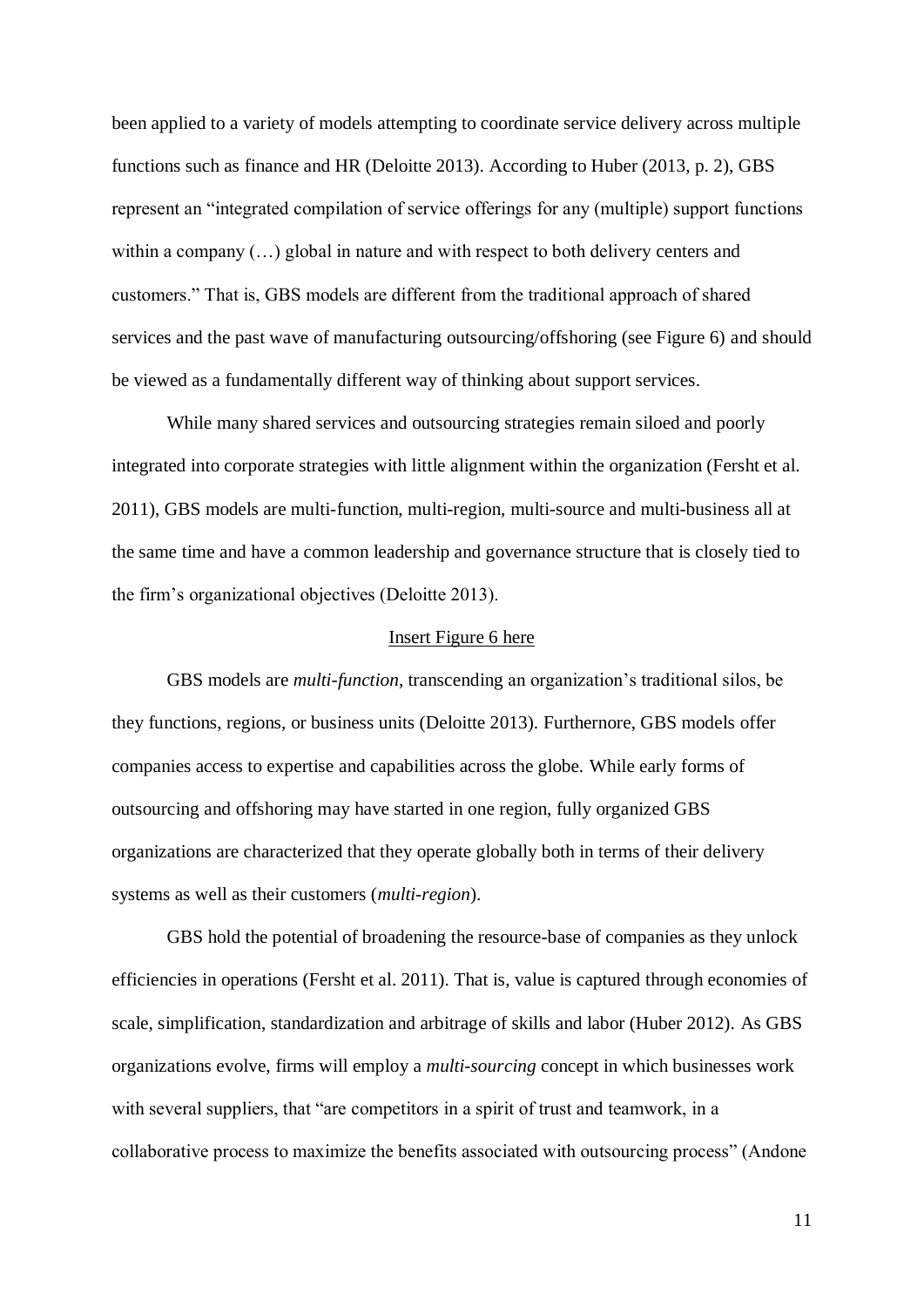# GLOBAL BUSINESS SERVICES: CONTRIBUTIONS OF THE NON-OWNERSHIP PERSPECTIVE

The rise of the service economy has spurred an intensified debate about the conceptual foundations of services. Global business services are a case in point: with a growing supply of tradable knowledge- and technology-intensive business services, the lines between services and manufacturing are increasingly becoming blurred as firms are gaining access to capabilities and assets without the necessity of owning them (Lovelock and Wirtz 2011). In such settings, commonly used definitions of services may result in confusion. For example, researchers traditionally tended to use specific characteristics of services like intangibility, heterogeneity, inseparability and perishability (also referred to as IHIP) to distinguish goods from services (Zeithaml et al. 1985). However, the IHIP categorization does not capture important subsectors of business services such as rental, outsourcing or leasing (Lovelock and Gummesson 2004; Wittkowsky, Moeller, and Wirtz 2013). For instance, the outsourcing of support functions represents a division of labor and the introduction of a new organizational interface (between the firm and an external service provider) as internal operations are substituted by an externally-sourced service. The result is that the firm (which now becomes the client) has delegated assets, processes, responsibility and managerial control to an independent external service provider. One of the latest examples can be seen in the development of new marketplaces (e.g., Skilbridge.co, HourlyNerd.com) that allow startups and small businesses to hire consultants and freelance MBAs by the hour (Zlomek 2013).

Lovelock and Gummesson (2004) criticized the existing distinction between services and goods, and offer a new lens for services marketing: *non-ownership* or *rental/access of services*. They argue that services can be defined as transactions without the exchange of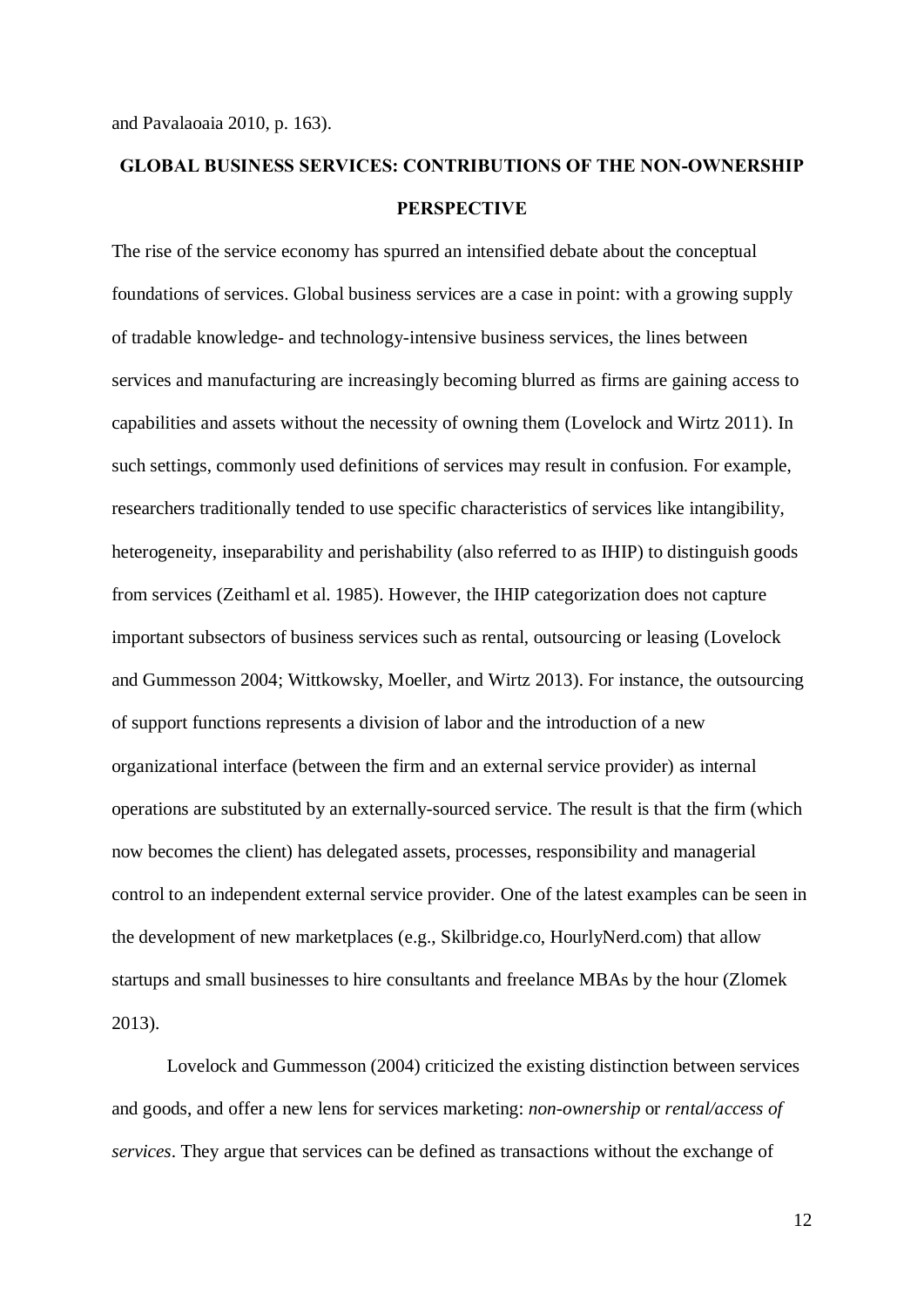ownership rights (i.e., the customer gains the right to use tangible or intangible resources), whereas goods-businesses entail the trading of ownership titles. In this light, services are characterized as market exchanges that convey benefits through temporary access rather than ownership, which is commonly referred to as the non-ownership perspective or the rentalaccess paradigm.

This approach captures decisive features of service industries in general and business services in particular (Wirtz and Ehret 2009). For example, renting assets or hiring an accounting firm provides clients with the opportunity to enjoy the potential benefits without necessarily owning the former or employing the latter. However, if companies perceive assets and people as a burden, why do they find service providers who are willing to take on these responsibilities? A key reason is that specialized service providers see the provision of these processes, assets and people as a business opportunity and they build core competencies around those (Rifkin 2000). As such, business services build upon the re-allocation of ownership from clients to service providers, thus enabling collaborative modes of value creation (Ehret, Kashyap, and Wirtz 2013). The economic potential results from the fact that ownership carries both costs and benefits. By refraining from ownership, clients tap into benefits of division of labor between organizations. This thinking underlies the debate of the economic theory of the firm which we will focus on next.

# THEORIES OF THE FIRM: LINKING DIVISION OF LABOR AND SPECIALIZATION TO THE RISE OF BUSINESS SERVICES

A casual perusal of industry histories suggests that firms undergo periods of integration, followed by disintegration, perhaps followed again by re-integration (Jacobides and Winter 2005). One of the key questions in this context is, what drives the emergence of new ways to organize an industry's value chain? Why is it beneficial for firms to outsource services in addition, or as an alternative, to their own operations? Or, in ecological terminology, what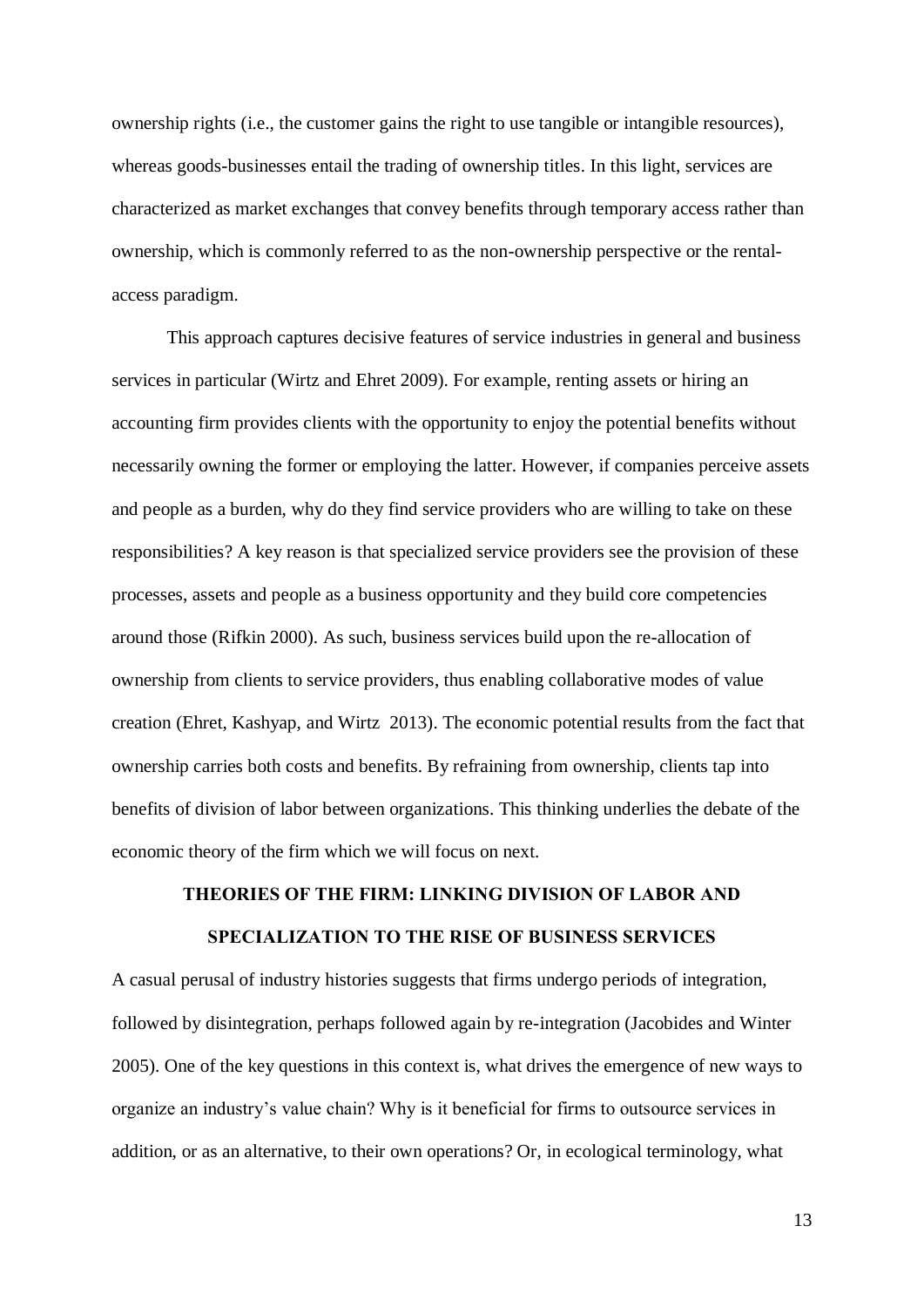enables the "speciation" of new vertical participants along an industry's value chain (Jacobides and Winter 2005)? And in a global context, what drives the recent growth of services offshoring? In economics, this question has led to several research streams within the wider field of the theory of the firm. We discuss in the following subsections three interrelated streams of research that shape the core topics and challenges of that realm (see Table 2).

## Insert Table 2 here

#### **Property Rights Theory: Services as an Alternative to Ownership**

Property-rights theory was developed for the analysis of economic issues arising from shared use of assets. Previous research (e.g., Ehret and Wirtz 2010; Wirtz and Ehret 2009) has suggested that a property rights theoretical framework can enhance our understanding of the concept of non-ownership. According to property rights theory, ownership refers to a set of distinct rights (Furubotn and Pejovitch 1972): (i) the right of the owner to use an asset (*ius usus*), for example using a machine for manufacturing, (ii) to change its form and substance (*ius abusus*), for example changing parts and components of the machine, (iii) to obtain income or other benefits (*ius fructus*), for example leasing the machine to a third party, and (iv) to transfer all residual rights through a sale or through rental agreements (*ius succesionis*). In the case of non-ownership, these four rights are shared among multiple parties instead of just a single party (i.e., the owner) (Haase and Kleinaltenkamp 2011; Moeller and Wittkowski 2010). Parties holding property rights to an asset can gain value by exercising specific rights (Ely 1995). More importantly, the nature and boundaries of a firm are defined by the bundle of ownership righty that a firm holds (Wirtz and Ehret 2009).

In the light of business services, a shift can be noticed from services generated internally based on company owned assets towards the use of outsourcing, for example, contracting with external service providers (Ehret and Wirtz 2010). This evolution of the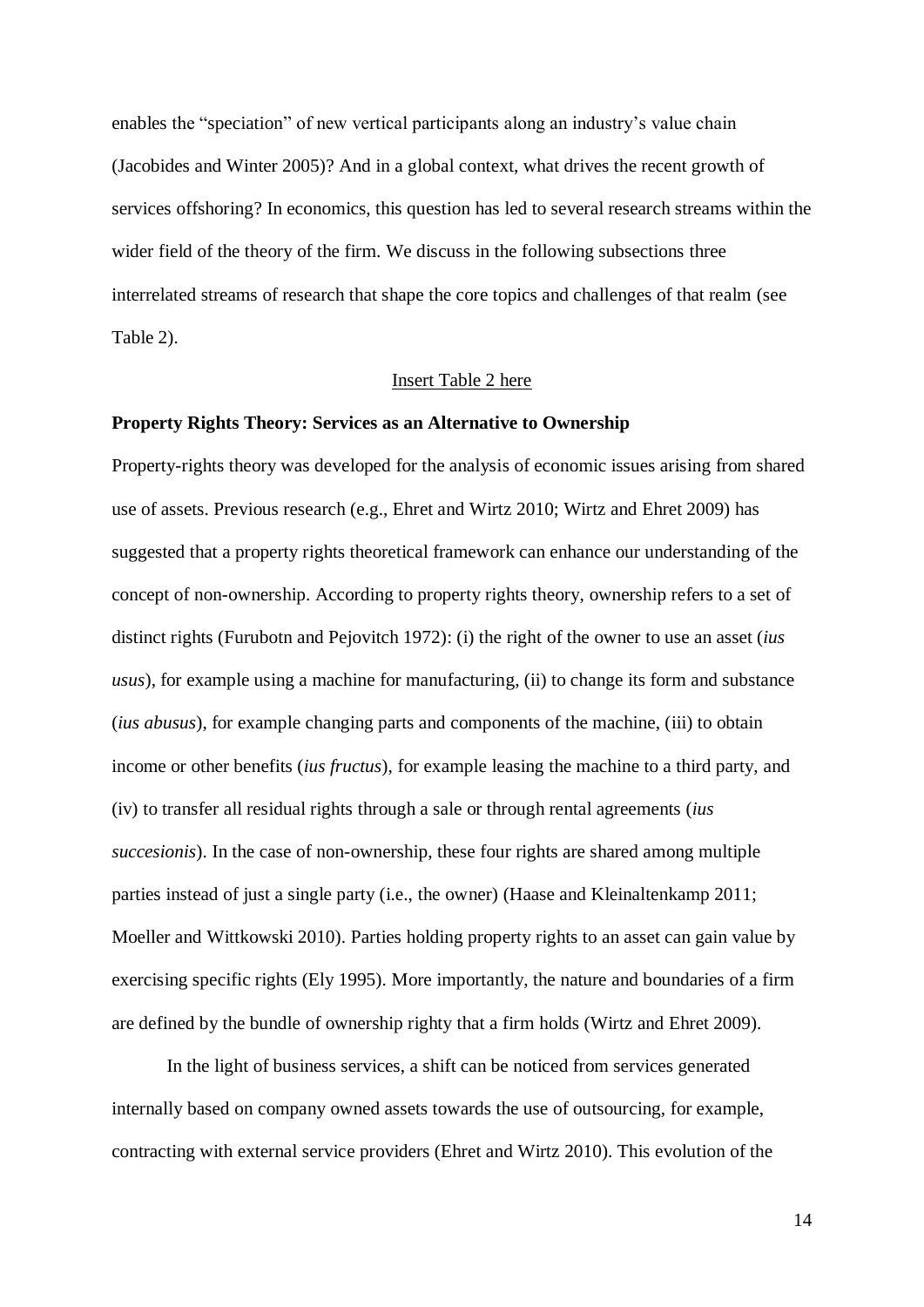services sector can be explained by a reduction of two types of costs.

First, *measurement costs* accrue when determining the value contribution of collaborating service providers that contribute to a finished output. If the output of an activity can easily be measured and enforced, service contracts tend to be the more efficient solution. If measurement costs are high, or measurement is unfeasible at all, the firm is better off by assuming ownership and managerial authority (Barzel 1997). Thus, vertical integration is favored in early stages of a business model's life cycle in order to explore value mechanisms. Once critical value drivers are well understood and performance measures are easily established and maintained the share of externally-sourced services rises. That is, external sourcing of a service becomes a feasible option when managers are able to define performance indicators, establish measurement methods and enforce contract terms.

Second, *governance costs* can arise from investments in specialized assets such as a highly customized machine. In the hands of external service providers these assets become a powerful negotiation weapon, enabling them to hold-up their clients and re-allocate profits (Ehret and Wirtz 2010). For that reason US car companies used to insist on owning machines and equipment operated by their suppliers (Hart 1995; Williamson 1971). However, as soon as an asset has lost its unique character, external sourcing is favored if efficiency gains can be obtained.

In summary, the property rights theory provides a theoretical explanation for the value contribution of business service providers. That is, they support their clients to economize on the costs of ownership. By outsourcing certain tasks to specialized service providers, manufacturing firms can concentrate on their core activities, improving production and focusing on innovation. The important synergies between services and industry become more apparent as economies develop. As assets tend to lose their unique character in maturing industries, there is a greater incentive for firms to fragment production processes and to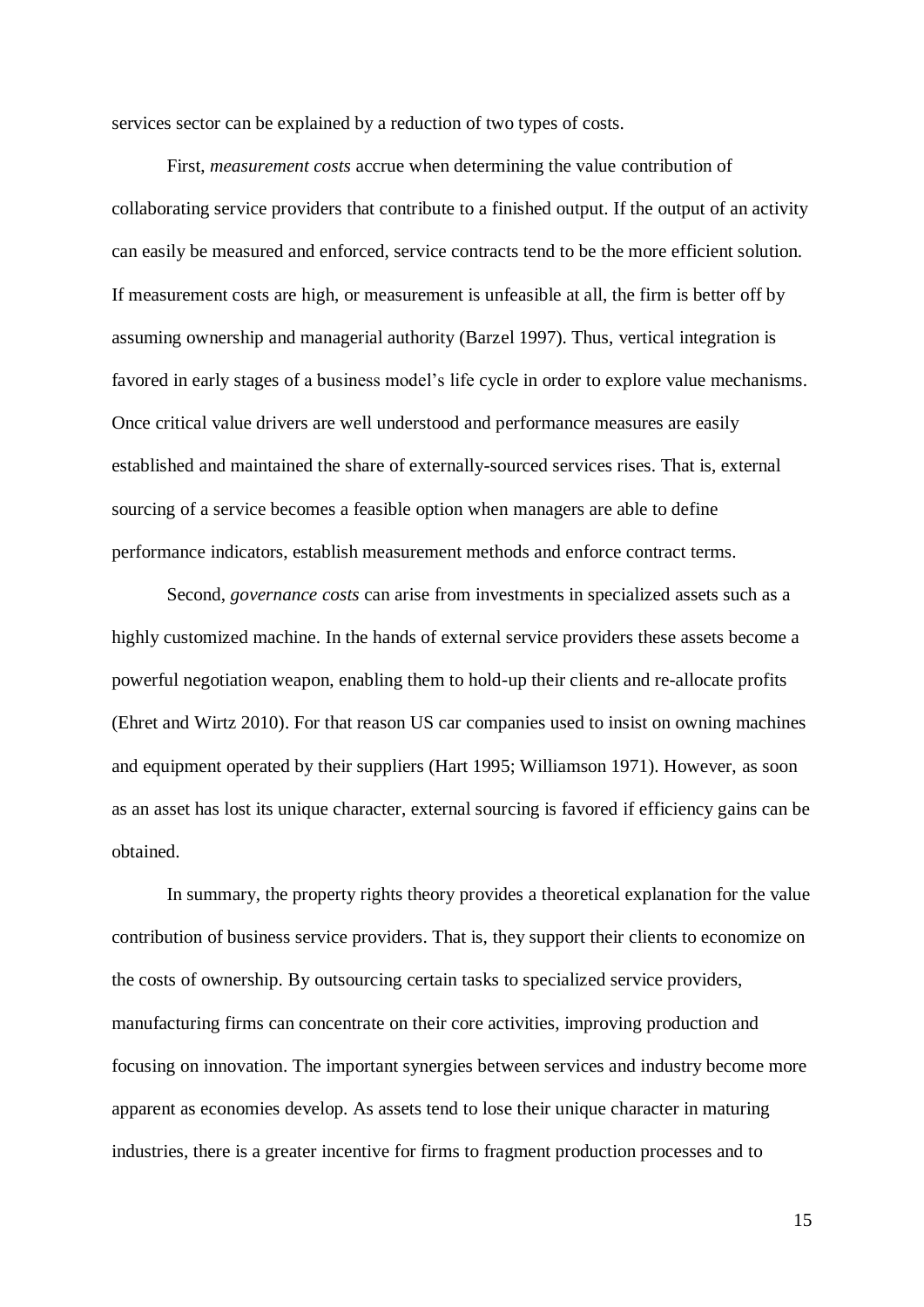geographically delocalize them (cf. Nicita et al. 2013). The guiding principle implied by the property rights theory suggests that firms should assume ownership over specific assets and crucial, but hard to measure elements of the value creation process (Ehret and Wirtz 2010). However, if this is not the case, external service providers are typically in a better position to maximize value creation and service outsourcing becomes efficient, leading to the rise of service economies.

## **The Resource-based View: Division of Labor and the Role of Management**

While property-rights theory ascribes management a rather passive role (e.g., supervision of employees, efficient allocation of rights), the resourced-based view highlights the goal of achieving growth as a driving factor of the division of labor between firms, emphasizing a more active role of management in shaping the position of a firm (Prahalad and Hamel 1990; Wernerfelt 1984, 1995). The resource-based view (RBV) of the firm started with work of Penrose (1959) and Selznick (1957) with the notion of distinctive competencies. According to the RBV, the firm is as a collection of tangible and intangible resources, including all assets, capabilities, organizational processes, as well as information and knowledge. Those resources are bundles of different uses, and consequently, resource value is derived from the services they are applied to (Penrose 1980). In the pursuit of growth, firms differentiate themselves by developing unique capabilities for the use of resources. This perspective makes management (in a broader sense) the decisive force that differentiates a firm and affects its growth.

In the context of business services, RBV provides important implications (Ehret and Wirtz 2010; Wirtz and Ehret 2009, 2013). A company's ability to exploit new entrepreneurial opportunities is constrained by its managerial capacity. In order to free scarce management capacity, the firm delegates certain management responsibilities and functions to external service providers. The vision of RBV is the intelligent enterprise that frees its management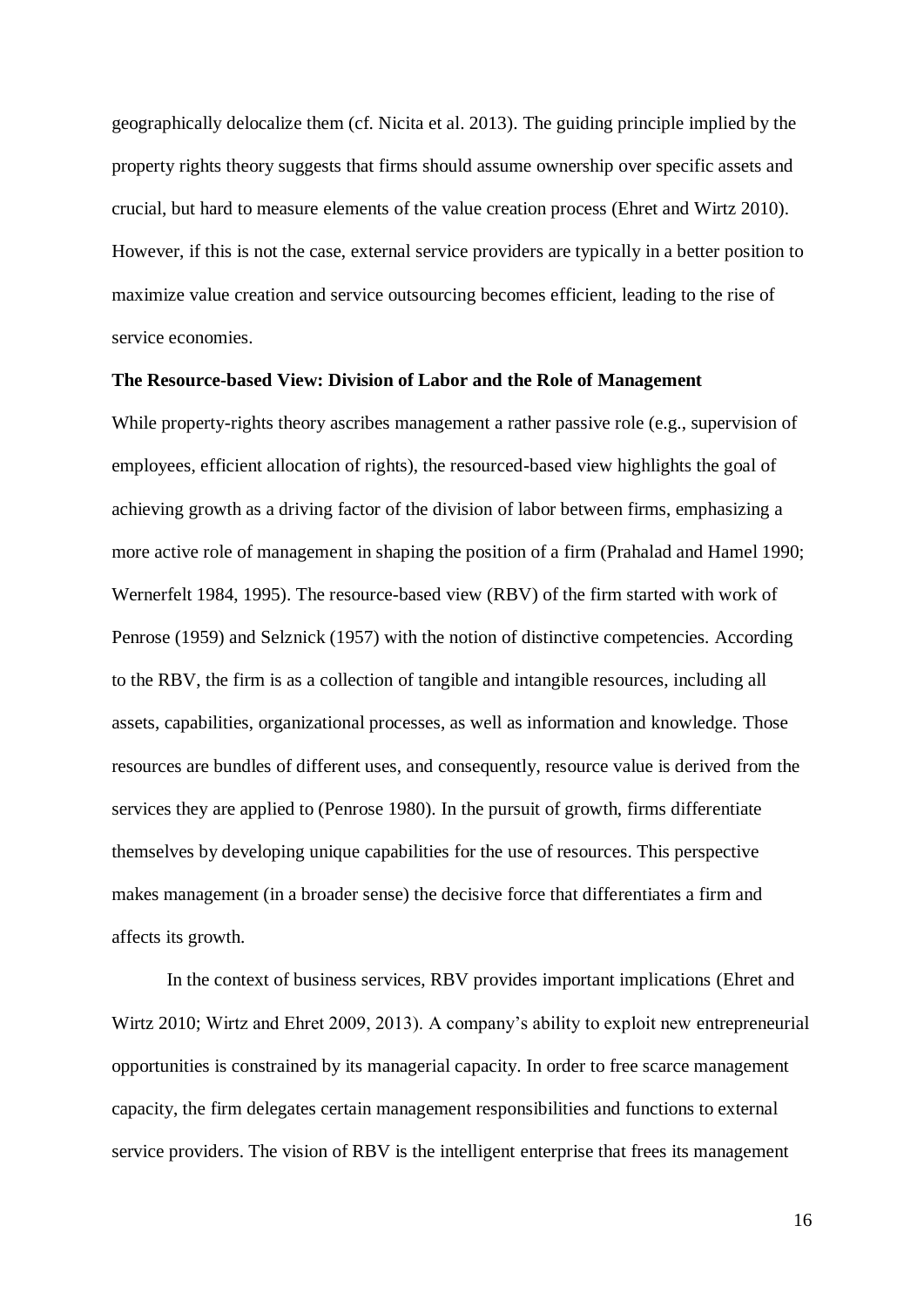capacity for the pursuit of the most promising and profitable business opportunities, while delegating complementary activities to a network of external service providers (Quinn 1992). Accordingly, companies should design their boundaries in order to focus on their core competencies. In summary, RBV contributes to explain the rising importance of business services by highlighting managerial capabilities as a crucial factor that limit a firm's growth opportunities. RBV thus provides a compelling argument to empower the management of client companies to focus on their most promising activities by releasing them from non-core responsibilities (Ehret and Wirtz 2010).

# **The Entrepreneurial Theory of the Firm: Shifting Boundaries of the Firm**

While both theories discussed so far provide explanations for the increasing demand of business services, these approaches have limitations with regard to the evolution of service economies. Property-rights theory highlights the efficiency criteria (i.e., measurement and governance costs) affecting boundaries of the firm. As such, it only provides a "snapshot" view, thereby neglecting dynamic factors that might explain shifts in ownership or new modes of division of labor between firms (Ehret and Wirtz 2010). RBV focuses on the role of managerial capabilities in developing growth opportunities. While this approach is better equipped to deal with dynamic factors and change, it lacks a valid criterion for defining boundaries of the firm within business networks (cf. Dyer and Singh 1998; Ghosh and John 1999). One research stream that is able to understand the evolution of business services is the entrepreneurial theory of the firm that unifies important elements of the property rights theory and RBV from a dynamic perspective.

The entrepreneurial theory of the firm holds that entrepreneurship is a crucial element in explaining the nature and boundaries of the firm. For example, Jacobides and Winter (2005) argue that understanding the concept of entrepreneurship provides a better explanation of how and why firm and industry boundaries change. Broadly conceived, entrepreneurial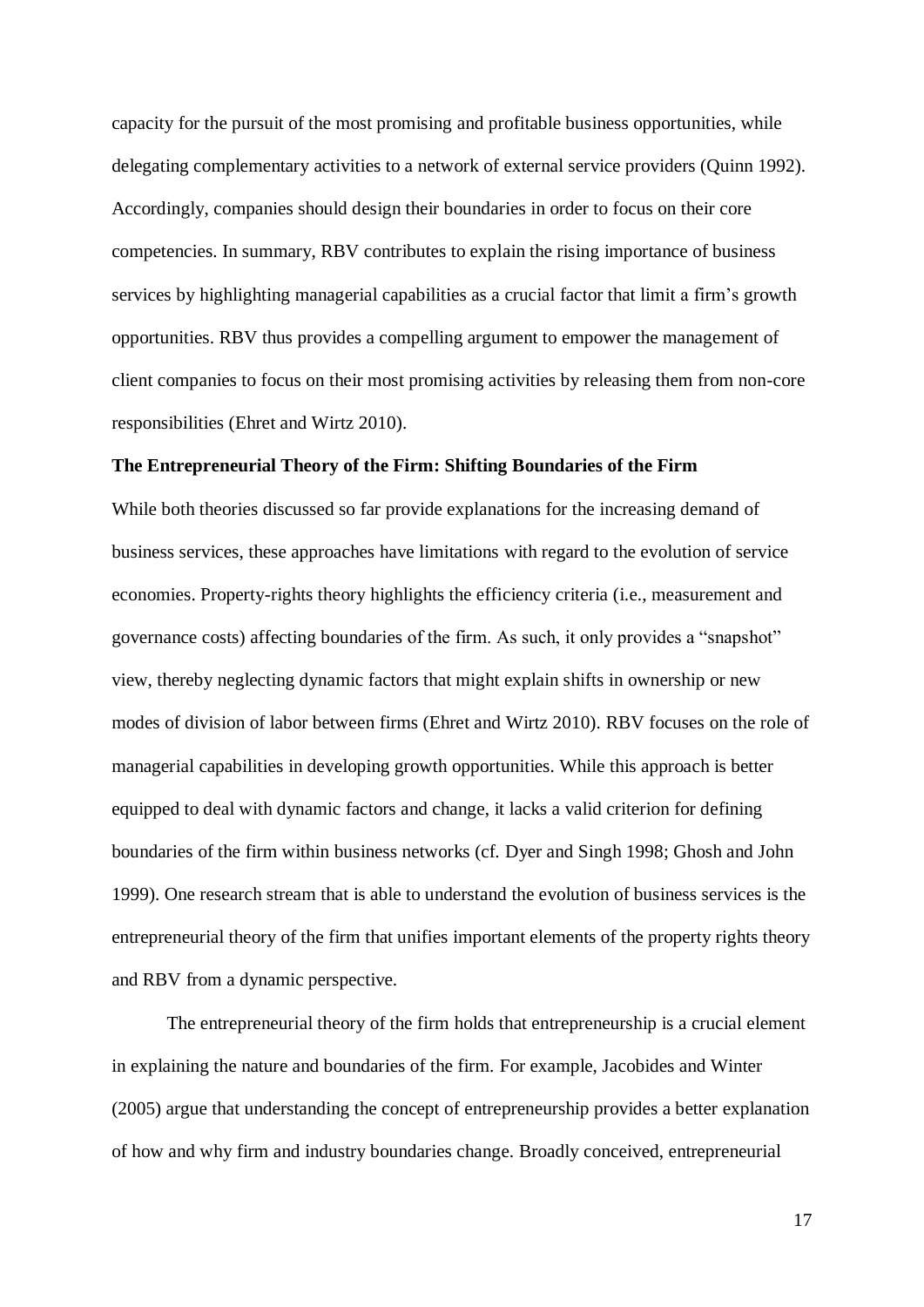action is concerned with the exploration and exploitation of profit opportunities arising from economic disequilibria (Kirzner 1997; Shane and Venkataraman 2000). Research in economics (e.g., Baumol 1993; Kirzner 1973; Lewin 1999) and strategic management and organization (e.g., Alvarez and Barney 2004; Foss et al. 2007; Shane and Venkataraman 2000) has highlighted how entrepreneurs shape organizations and how organizations support entrepreneurial action. For example, Kirzner (1973) argues that entrepreneurs are agile agents who identify opportunities ignored by other market participants and take action to profit from them. Entrepreneurs enhance the range of business opportunities in several ways: (1) by mobilizing capital and knowledge, and (2) by developing efficient routines by the means of business organization within a firm (Klein 1999; Mises 1949).

While everyone has some potential for acting entrepreneurial, economic organization can provide a substantial leverage for entrepreneurial activities. In a nutshell, entrepreneurs are the "lifeblood" directing firms to profitable opportunities, while firms provide entrepreneurs with capital, resources and an infrastructure that can enhance and even create entrepreneurial opportunities and their exploration (Foss et al. 2007; Lewin 1999; Sautet 2000). For example, Jacobides (2005) demonstrates how vertical disintegration transformed a set of fairly similar, integrated players to a host of vertically co-specialized entities (e.g., mortgage brokers and bankers, asset holders, specialized service providers) that would coexist with the more integrated firms. This process was partly driven by market entrants who quit their existing employers to serve the emerging needs of customers. It was also partly driven by "entrepreneurial participants who stood to win from the new, vertically cospecialized structure, such as technology vendors and infrastructure providers" (Jacobides and Winter 2005, p. 4). That is, entrepreneurs understood the potential value from reorganizing the mortgage banking sector finding new ways of leveraging existing skills and improving the vaue chain.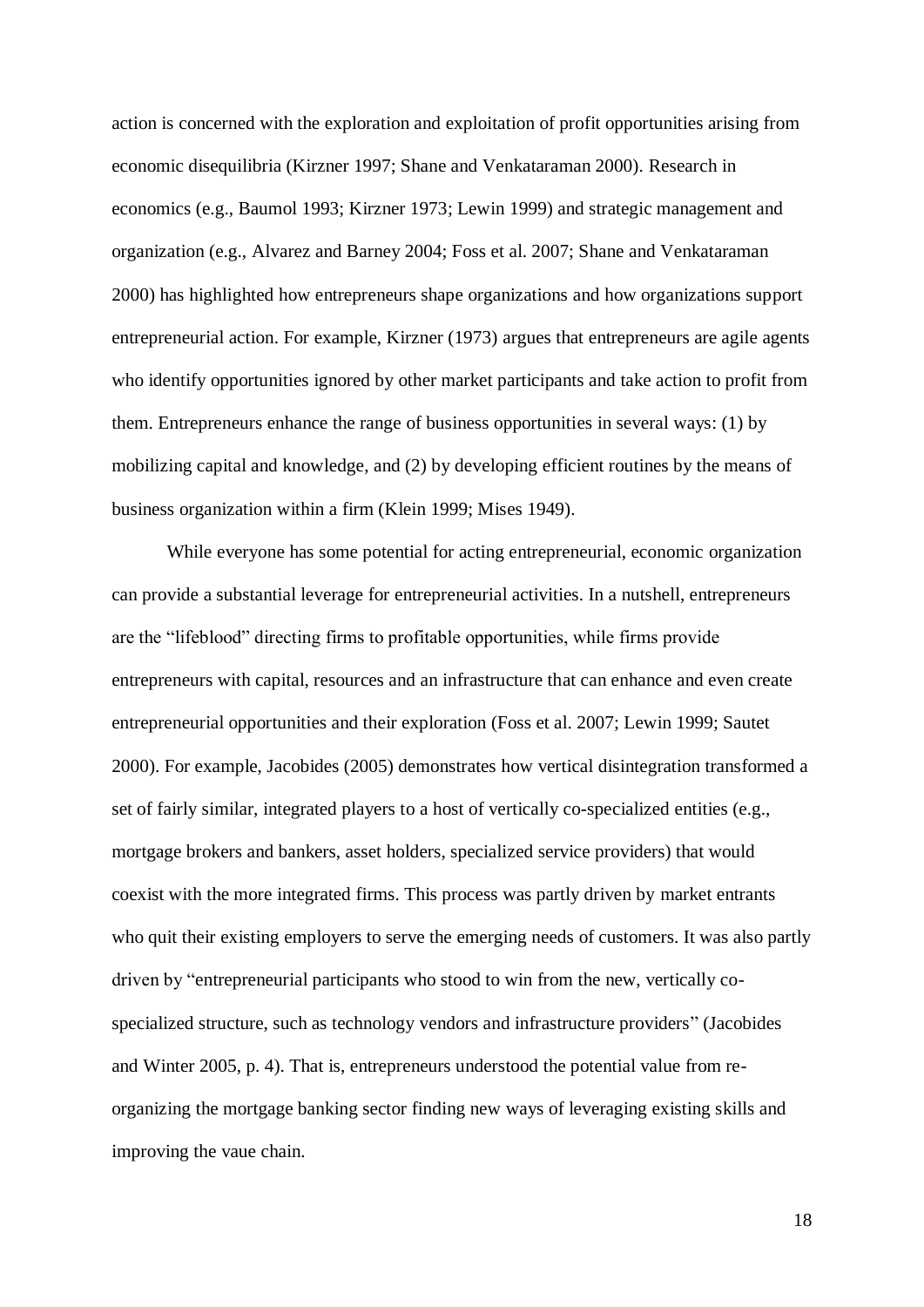This entrepreneurial perspective has decisive implications for role of ownership and property rights in shaping growth of service outsourcing and industry fragmentation, and the demand for business services. That is, ownership and property rights are tools for shaping and directing entrepreneurial processes like experimenting, exploring and exploiting business opportunities (Foss et. al. 2007). Firms use them in order to direct resources to expected higher valued uses, based on an entrepreneurial vision and a business model that contains a unique value proposition (Foss et al. 2007). Equity-ownership is the instrument to bear the risk entailed in entrepreneurial projects and thus is used to attract resources for the deployment of these projects (Knight 1921). Therefore, ownership is shaping the scope of entrepreneurial projects that are feasible for a firm, subsequently setting its boundaries on resource markets. Consequently, resources and activities not related to firm-specific business opportunities should be sourced from external service providers. Firms can use business services to shift entrepreneurial uncertainty to an external provider who is better positioned to manage the contingencies of a certain activity, for example, market research, applying specialized management methods, or maintaining a resource like a machine (Wirtz and Ehret 2009). With the help of business services, equity can be applied to the most promising elements of the value creation process. That is, each company can scale its activities in line with what it sees as its most promising business projects. As such, survival and growth of a firm rely on a continuous adaptation of its contractual boundaries to explore and exploit business opportunities (Foss et al. 2007).

One distinctive contribution of the entrepreneurial theory of the firm is to highlight how the market process shapes the division of labor between companies (Kirzner 1997). Companies strive continuously for new business opportunities in the face of commoditization and erosion of profits. Contracting and outsourcing are means to (1) shift commoditized assets and activities to specialized service providers, and (2) to get access to new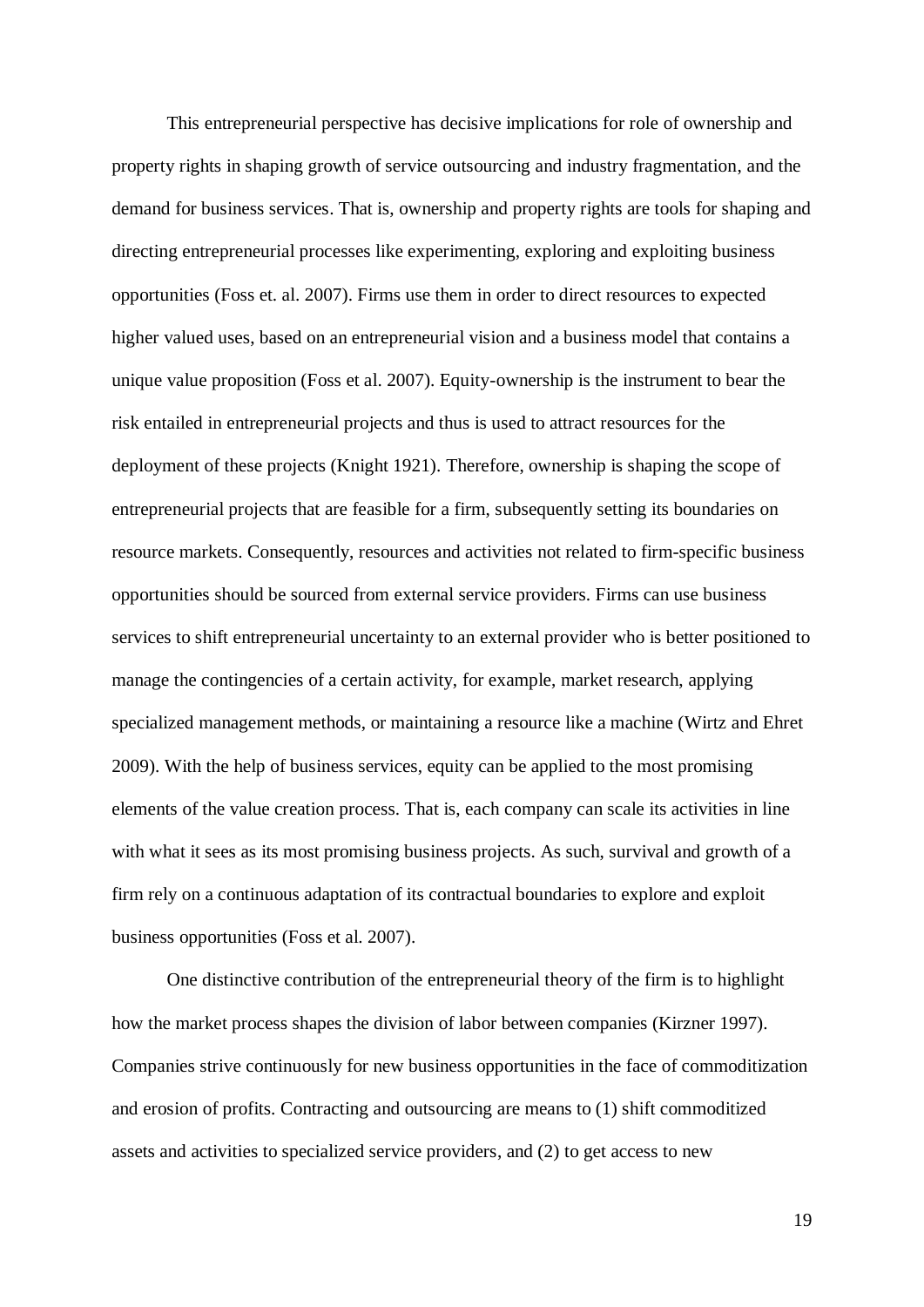opportunities created by new specialized external firms. Global business services are designed to capture additional value through different types of arbitrage: (1) labor arbitrage, e.g., savings from lower-cost resources in different locations throughout the world, (2) skill arbitrage, i.e., value derived from access to higher-skilled labor (implied at lower costs/ economically feasible costs), and (3) pure arbitrage, i.e., value derived from the ability to shift work from one location to another to take advantage of shifts in the factors of production (Huber and Danino 2012).

Generally, market opportunities for business services arise in the upstream areas of the value chain, supporting entrepreneurial downstream firms in their re-organization process (Wirtz and Ehret 2013). For example, the advancements in information technology has created a myriad of different data formats and communication protocols. Many enterprises, even large ones, lack the capability to handle this problem appropriately, and face difficulties to cost-effectively solve it in-house (Gillai and Kim 2007). Business service providers can provide solutions reducing a firm's complexity and coordination problems across the supply chain, thus allowing the firm to free resources for new innovations.

While firms started with the outsourcing of routine operations, they are now in the position to use external service providers for almost any function, operation or asset-class. As a result, firms are transforming into "intelligent enterprises" (Quinn 1992) that can rent almost every conceivable activity or asset type as a service, while focusing on areas of unserved needs of customers or underused potential of resources. Globally organized service providers can even now "mix and match" the available service delivery capacities from different countries, both inside and outside their own group, combining them in a variety of ways, to deliver the required products and services to their customers (Ramioul and Kirschenhofer 2005).

In summary, the contribution of the entrepreneurial theory of the firm allows to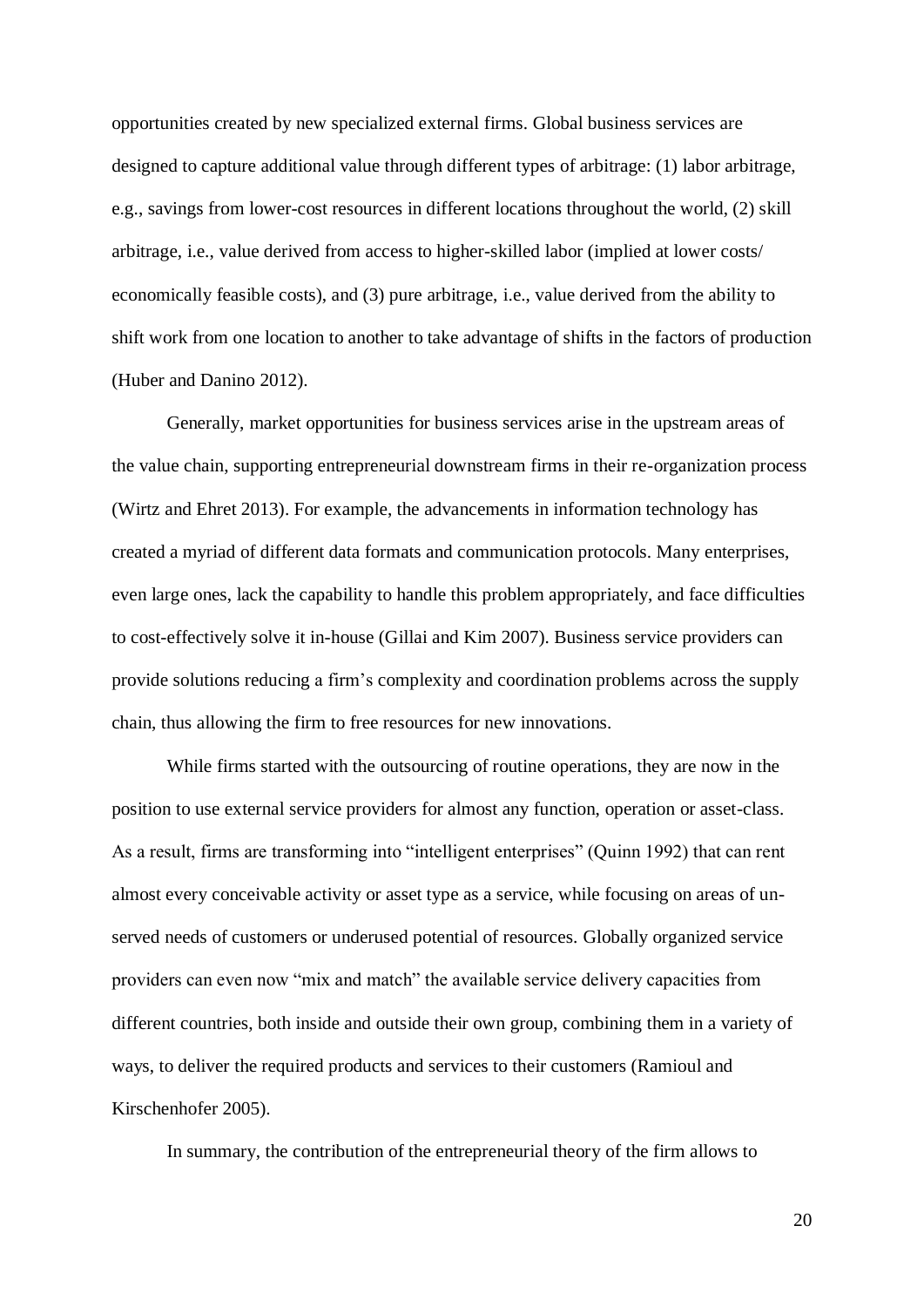capture the dynamics of economic re-organization. New modes of division of labor result in new cost structures highlighted by property rights theory, providing new frameworks for cultivating core competencies, emphasized by the resource-based view.

## SUMMARY, CONCLUSIONS AND IMPLICATIONS

Over the past decades, the progressive liberalization of cross-border transactions, dramatic advances in information and communications technologies, and improvements in transport logistics and services have provided firms with greater incentives to fragment production processes and to geographically delocalize them (Nicita et al. 2013). These developments have lead to the widespread outsourcing and offshoring of services we see today. That is, supporting and ancillary operations which were previously done in-house (intra-firm) are increasingly delegated to outside contractors (Eurostat 2009; Woelfl 2005). In recent years, outsourcing and offshoring have expanded to a range of knowledge-intensive business services such as IT applications, finance and accounting, engineering, research and development (R&D), human resources and customer contact centers (Massini and Miozzo 2010). Driven by the need to lower costs and access talent, companies now look beyond the boundaries of the developed world, even for high-end knowledge- and technology-intensive services (Gereffi and Fernandez-Stark 2010).

For a long time, economic theory suggested that the impressive productivity gains in manufacturing tend to be shifted to rather unproductive investments in consumer services (see Baumol's and Fuchs' attempts to interpret the productivity slowdown that occurred in developed countries; e.g., Baumol 1967; Fuchs 1977). However, these arguments are no longer tenable in the context of global business services. While business services were not very significant as a separate industry in the 1980s (Abramovsky et al. 2004), the business service sector has grown rapidly in most of the OECD countries over the last decades. Statistically, knowledge- and technology-intensive business services now show the strongest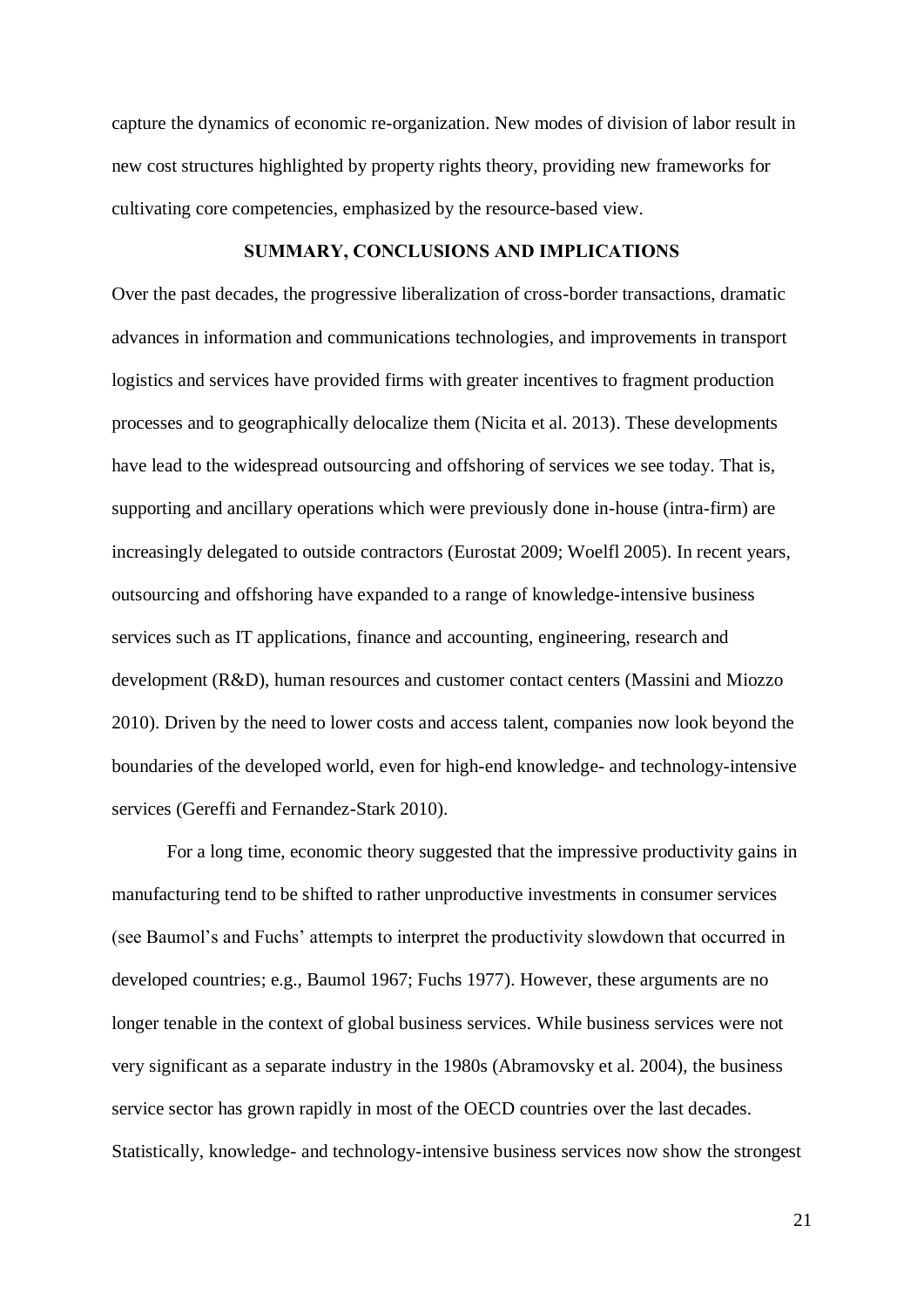growth in terms of value added, economic productivity and employment of all sectors.

The non-ownership perspective of services is a new starting point that helps to explain why economies shift from goods-intensive to service-intensive modes of value creation. Theories of the firm provide a deeper understanding of the value resulting from the disintegration of value chains and the division of labor between organizations. The three approaches we discussed reveal fundamental value propositions for the evolution of global business services (Ehret and Wirtz 2010; Wirtz and Ehret 2009) (see Table 2):

- The dramatic development of information technologies has significantly lowered transaction costs of non-ownership offerings, which are to a substantial extent information and measurement costs. Thus, from the perspective of property-rights theory, the rise of service trade following the adoption of e-Business comes at little surprise. We can expect a similar effect from political initiatives that harmonize trade-regimes and integrate trade-regions.
- The rise of global business services further enhances opportunities for companies to broaden their resource-base. Business services allow companies to focus on unique opportunities while tapping into the globally best and most efficient service providers. From a strategy perspective, service sourcing will be a key challenge in maintaining a viable resource base. From a provider perspective, the globalization of services opens up both a boon of opportunities as well as increased competition.
- To the extent that markets are being integrated, firms will face harder times to legitimize their existence. When virtually any business activity can be sourced around the globe, only firms that provide unique value will survive. At the same time, opportunities for service providers arise on the global level. As a result, firms need a fine radar to navigate opportunities and exploit them, as proposed by the entrepreneurial theory of the firm.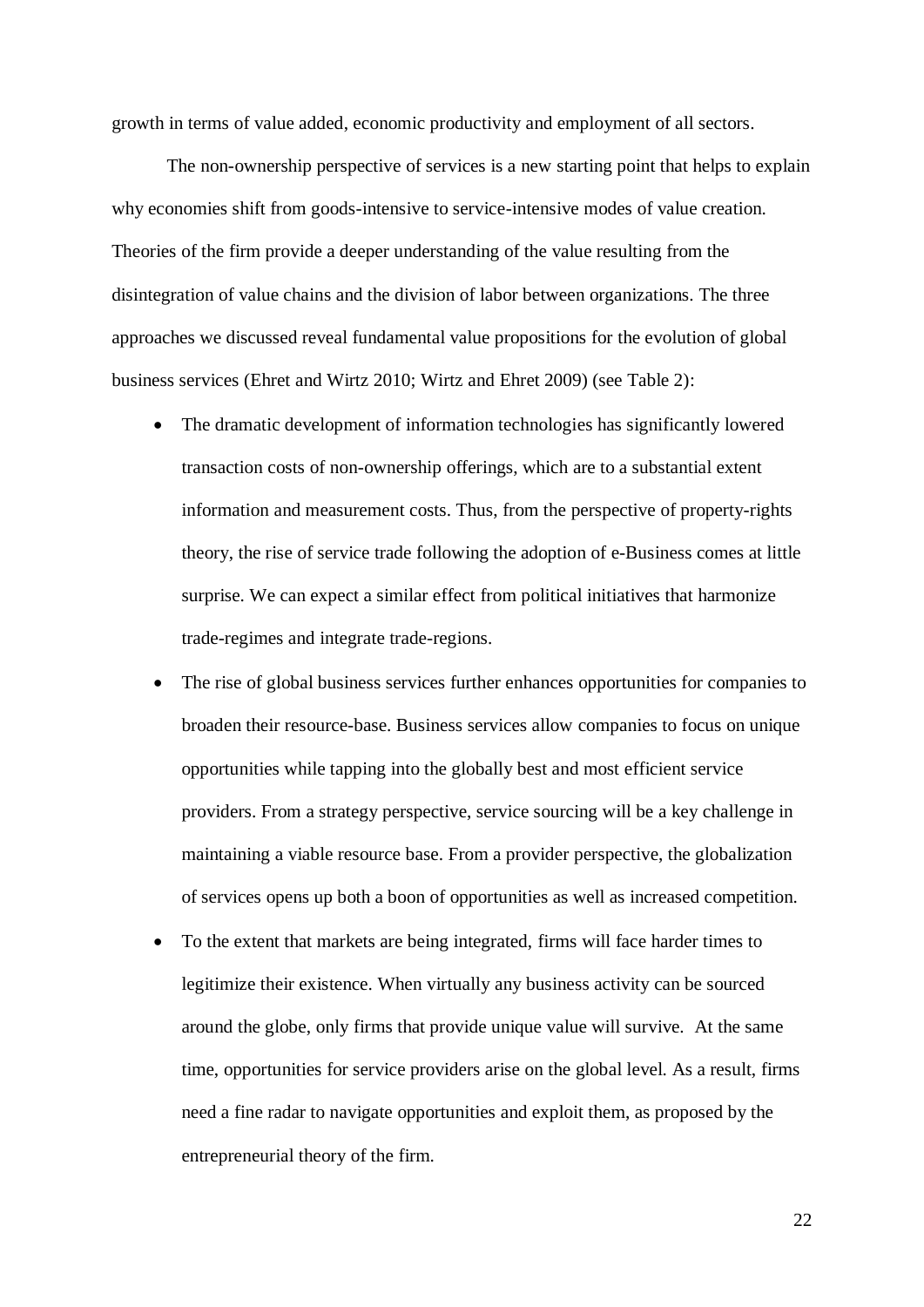Future economic growth in developed as well as in developing countries will be driven by their competitiveness in services rather than in manufacturing. Furthermore, globally organized service providers will become an important catalyst for the continuous globalization of service economies. That is, the growing interconnectedness of companies, resulting from the trend of outsourcing business services, will accelerate the globalization process (Ramioul and Kirschenhofer 2005). And, as products become more complex, value chains are likely to become longer, meaning that intermediaries (e.g., brokers, advisers, staff recruiters) in the supply chain of knowledge- and technology-intensive business services become more important and more fragmented, perhaps based in different regions, countries and even continents (Huws and Dahlmann 2004).

In conclusion, the service sector in general and business services in particular play an important role in raising the productivity of the manufacturing sector and other sectors in a globalized post-industrial economy. This applies especially to business services as they provide key intermediate inputs to manufacturing and other sectors, including information and communications technology, business process outsourcing, logistics and supply chain services, finance, legal services, human resource recruitment and marketing services (e.g., Noland et al. 2012; Wirtz and Ehret 2013). Rather than handling tasks internally manufacturing firms may find it more cost-effective to outsource these tasks and their related assets and people to firms that specialize in them. Thus, business services should no longer be viewed as peripheral activities supporting the manufacturing sector but as the backbone of our global post-industrial economies.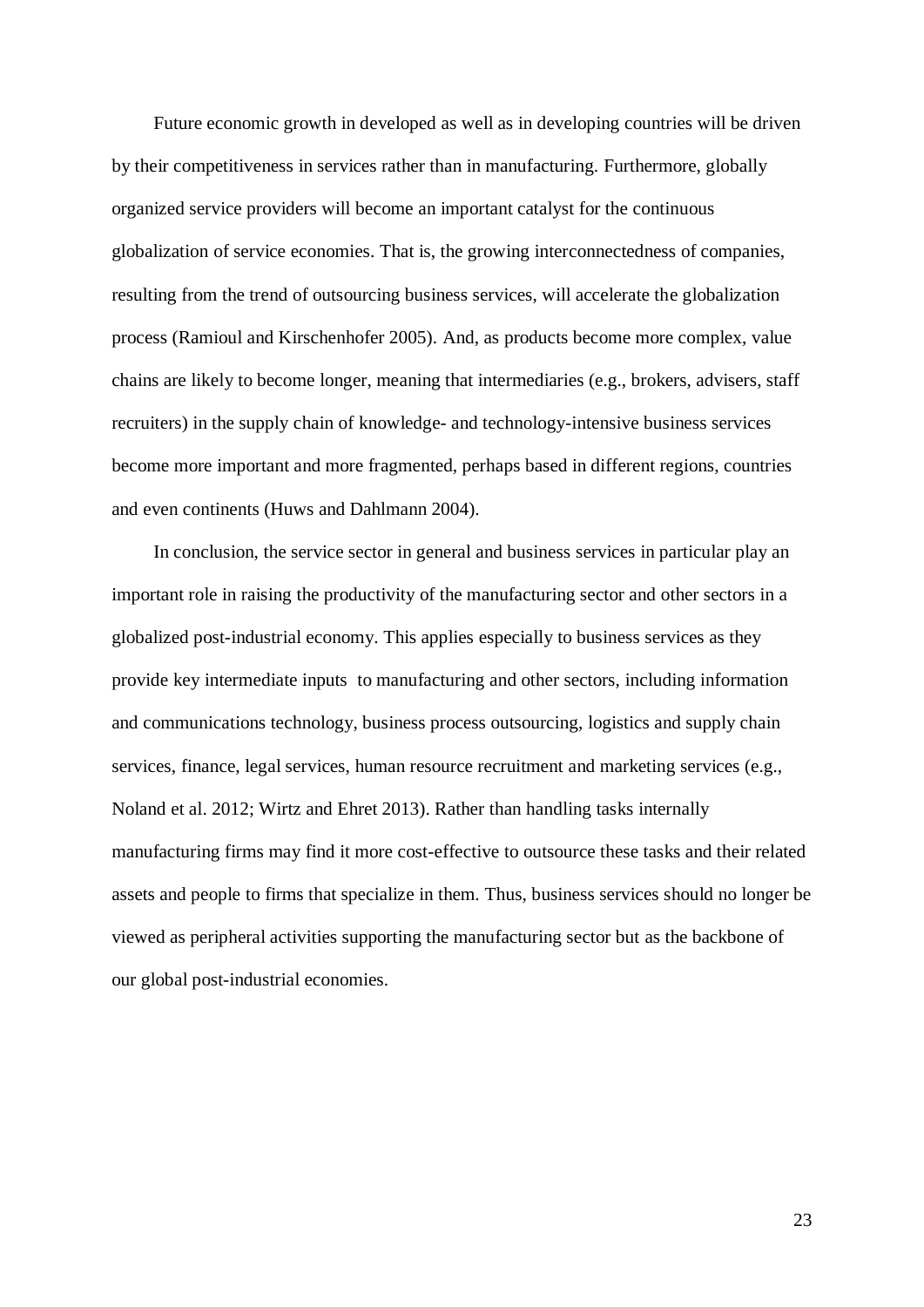#### **REFERENCES**

- Abramovsky, L., Griffith, R., and Sako, M. (2004), *Offshoring of Business Services and its Impact on the UK Economy*, Advanced Institute of Management Research, November.
- Adam, S. (2013), "Services Set to Take Largest Share of GDP in Asia," *Bloomberg*, September 3, http://www.bloomberg.com/news/2013-09-03/asia-services-set-to-exceedmanufacturing-as-gdp-share.html, accessed on 19 September 2013.
- Alajääskö, P. (2008), *Main Features of EU-27 Business Services*, Eurostat Statistics in Focus, 101/2008, Luxembourg.
- Alvarez, S.A. and Barney, J. (2004), "Organizing Rent Generation and Appropriation Toward a Theory of the Entrepreneurial Firm," *Journal of Business Venturing*, Vol. 19, No. 5, pp. 621-635.
- Andone, I.I. and Păvăloaia, V.-D. (2010), "Outsourcing the Business Services," *Informatica Economică*, Vol. 14, No. 1, pp. 163-171.
- Bain & Company (2012), *A World Awash in Money. Capitol Trends Through 2020*, New York.
- Barzel, Y. (1997), "*Economic Analysis of Property Rights*, 2nd ed., Cambridge University Press: Cambridge, MA.
- Baumol, W.J. (1993), *Entrepreneurship, Management, and the Structure of Payoffs*, Cambridge, MA: MIT Press.
- Baumol, W.J. (1967), "Macroeconomics of Unbalanced Growth: The Anatomy of Urban Crisis," *American Economic Review*, Vol. 57, No. 3, pp. 415-427.

BIZ (2010), *Professional and Business Services: A 2020 Vision for Growth*, London.

Ciarli, T., Meliciani, V., and Savona, M. (2012), "Knowledge Dynamics, Structural Change and the Geography of Business Services," *Journal of Economic Surveys*, Vol. 26, No. 3, pp. 445-467.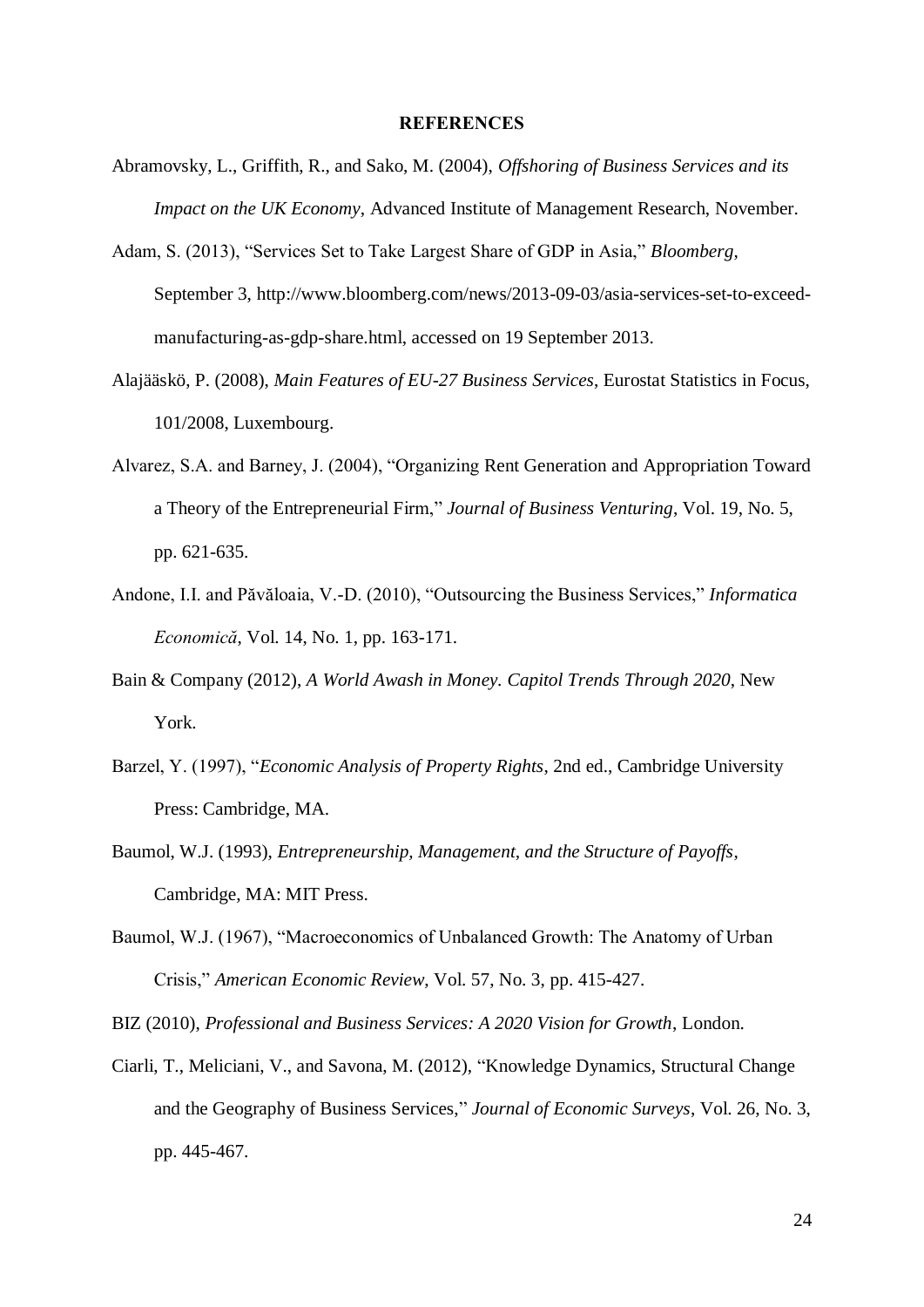Criscuolo C. and Leaver, M. (2005), "Offshore Outsourcing and Productivity," Paper presented at the OECD Workshop on the Globalisation of Production: Impacts on Employment, Productivity and Economic Growth, Paris, 15-16 November.

Deloitte (2013), *Global Business Services Better together*, Dublin.

- Dettmer, B. (2012), *Business services outsourcing and economic growth: Evidence from a dynamic panel data approach*, Jena Economic Research Papers, No. 2012-049, Jena.
- Dyer, J.H. and Singh, H. (1998), "The Relational View: Cooperative Strategy and Sources of Interorganizational Competitive Advantage," *Academy of Management Review*, Vol. 23, No. 4, pp. 660-679.

ECORYS (2012), *Study on Business-related Services. Main Report*, December, Rotterdam.

- Eichengreen, B. and Gupta, P. (2012), *The Two Waves of Service Sector Growth*, National Bureau of Economic Research (NBER) Working Paper Series No. 14968, May, Cambridge, MA.
- Ehret, M. and Wirtz, J. (2010), "Division of Labour between Firms: Business-Services, Non-Ownership-Value and the Rise of the Service Economy," *Service Science*, Vol. 2, No. 3, pp. 136-145.
- Ehret, M., Kashyap, V., and Wirtz, J. (2013), "Business Models: Impact on Business Markets and Opportunities for Marketing Research," *Industrial Marketing Management*, Vol. 42, No. 5, 649-648.
- EMCC (2005), *Offshore Outsourcing of Business Services: Four Case Examples*, European Foundation for the Improvement of Living and Working Conditions, Dublin, available at: http://www.eurofound.europa.eu/emcc/content/source/tn05001a.htm.
- Ely, K.M. (1995), "Operating Lease Accounting and the Market's Assessment of Equity Risk," *Journal of Accounting Research*, Vol. 33, No. 2, pp. 397-415.

Eurostat (2013), *Business services statistics – NACE Rev. 1.1*, Data from January 2009,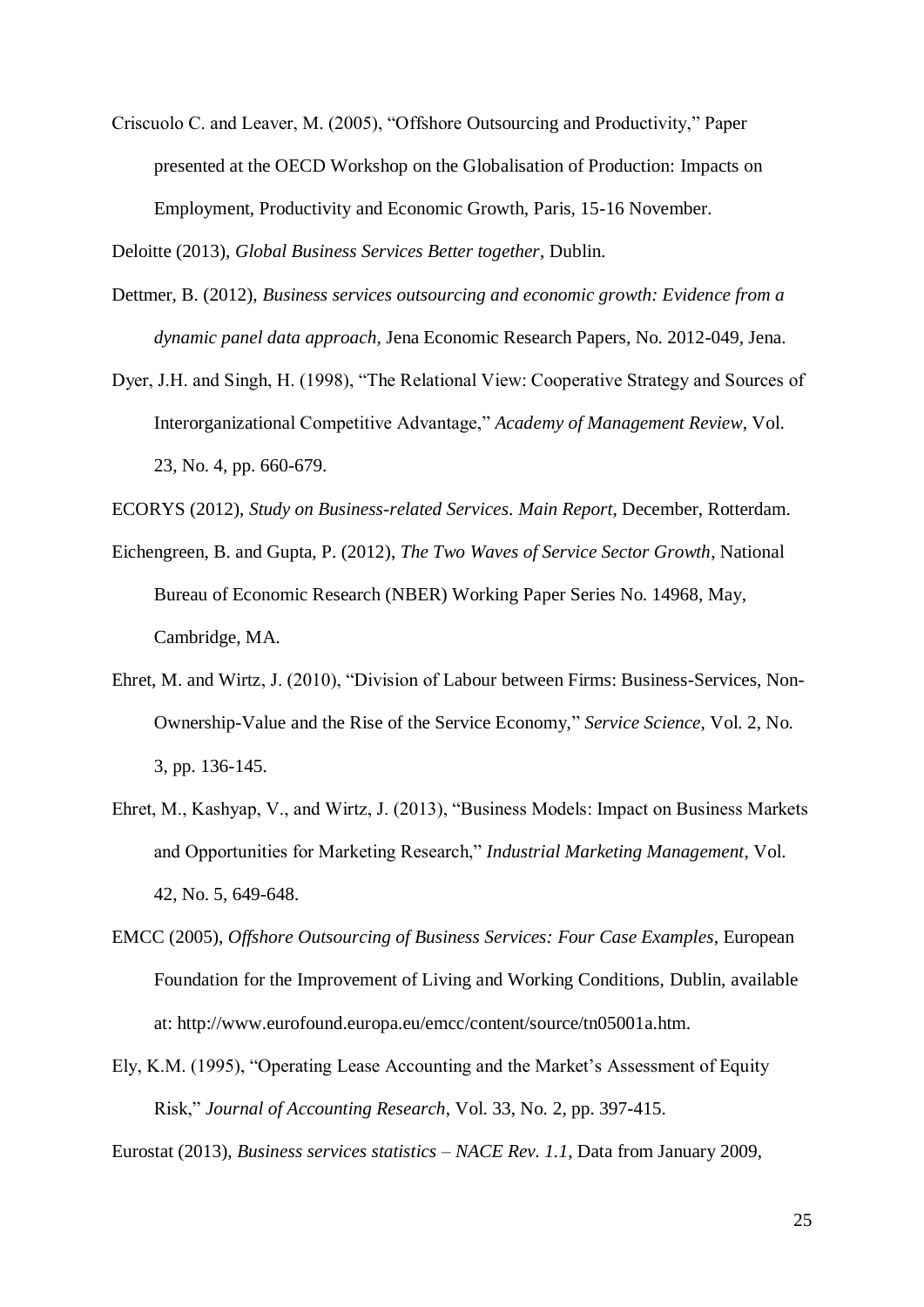http://epp.eurostat.ec.europa.eu/statistics\_explained/index.php/Business\_services\_statist ics - NACE Rev. 1.1, accessed on 20 September 2013.

Eurostat (2009), *European Business. Facts and Figures*, Luxembourg.

- Eurostat (2008), *NACE Rev. 2. Statistical classification of economic activites in the European Community*, Luxembourg.
- Fersht, P. and Snowdon, J. (2013), *State of the Outsourcing Industry 2013: Executive Findings*, April, HfS Research.
- Fersht, P., Filippone, T., Aird, C., and Sappenfield, D. (2011), *The Evolution of Global Business Services: Enhancing the Benefits of Shared Services and Outsourcing*, July, HfS Research.
- Foss, K., Foss, N.J., Klein, P., Klein, P.G., and Klein, S.K. (2007), "The Entrepreneurial Organization of Heterogeneous Capital," *Journal of Management Studies*, Vol. 44, November, pp. 1166-1186.
- Fuchs, V.R. (1977), "The Service Industries and U.S. Economic Growth since World War II," *NBER Working Paper Series 211*, National Bureau of Economic Research.
- Furubotn, E.G. and Pejovich, S. (1972), "Property Rights and Economic Theory: A Survey of Recent Literature," *Journal of Economic Literature*, Vol. 10, No. 4, pp. 1137-1163.
- Gereffi, G. and Fernandez-Stark, K. (2010), *The Offshore Services Global Value Chain*, Center on Globalization, Governance & Competitiveness, Duke University, March.
- Gillai, B. and Kim, T. (2007), *Driving Business Value Through B2B Outsourcing. Improving Business Performance, Trading Partner Satisfaction, and B2B Capabilities*, Stanford Global Supply Chain Management Forum, October, Stanford, CA.
- Ghosh, M. and John, G: (1999), "Governance Value Analysis and Marketing Strategy," *Journal of Marketing*, Vol. 63, No. 4, pp. 131-145.

Gonzales, F., Bradford Jensen, J., Kim, Y., and Kyvik Nordås, H. (2012), "Globalisation of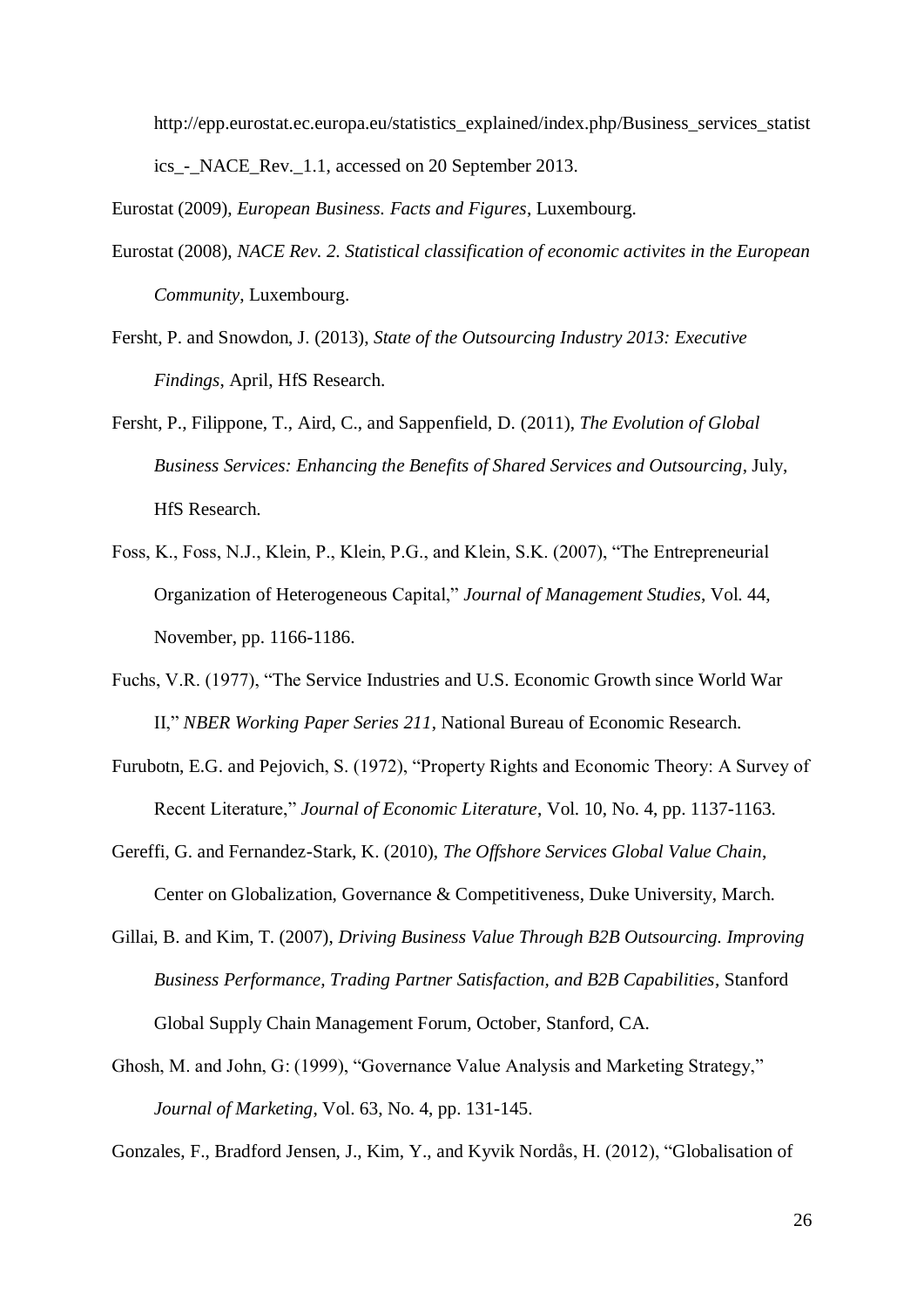Services and Jobs" in *Policy Priorities for International Trade and Jobs* by Lippoldt, D. (Ed.), OECD Publishing, e-publication, available at: www.oecd.org/trade/icite.

- González Mieres, C., Ángel López Sánchez, J., Leticia Santos Vijande, M. (2012), "Internal Marketing, Innovation and Performance in Business Services Firms: The Role of Organizational Unlearning," *International Journal of Management*, Vol. 29, No. 4, pp. 403-429.
- Grossman, G. and Rossi-Hansberg, E. (2008), "Trading Tasks: A Simple Model of Offshoring," *The American Economic Review*, Vol. 98, pp. 1978-1997.
- Haase, M. and Kleinaltenkamp, M. (2011), "Property Rights Design and Market Process: Implications for Market Theory, Marketing Theory, and S-D Logic," *Journal of Macromarketing*, Vol. 31, No. 2, pp. 148-159.
- Hart, O. (1995), *Firms, Contracts, and Financial Structure*, Clarendon Press: Oxford.
- Heracleous, L. and Wirtz, J. (2010), "Singapore Airlines' Balancing Act Asia's Premier Carrier Successfully Executes a Dual Strategy: It Offers World-Class Service and is a Cost Leader," *Harvard Business Review*, Vol. 88, No. 7/8, pp. 145-149.
- Heracleous, L. and Wirtz, J. (2012), "Strategy and Organisation at Singapore Airlines: Achieving Sustainable Advantage Through Dual Strategy," in *Energy, Transport, & the Environment* by O. Inderwildi and Sir D. King (eds.), Springer London, Chapter 26, 479-493.
- Herbert, R. and Paraskevas, C. (2012), *The Business Services Sector: Calculating the Market Size*, Lloyds Bank, London.
- Howe, W.J. (1986), "The Business Services Industry Sets Pace in Employment Growth," *Monthly Labor Review*, Vol. 109, No. 4, pp. 29-36.
- Huber, B. and Danino, S. (2012), *Global Business Services. Taking Business Support Functions to the Next Level*, Information Services Group, Stamford.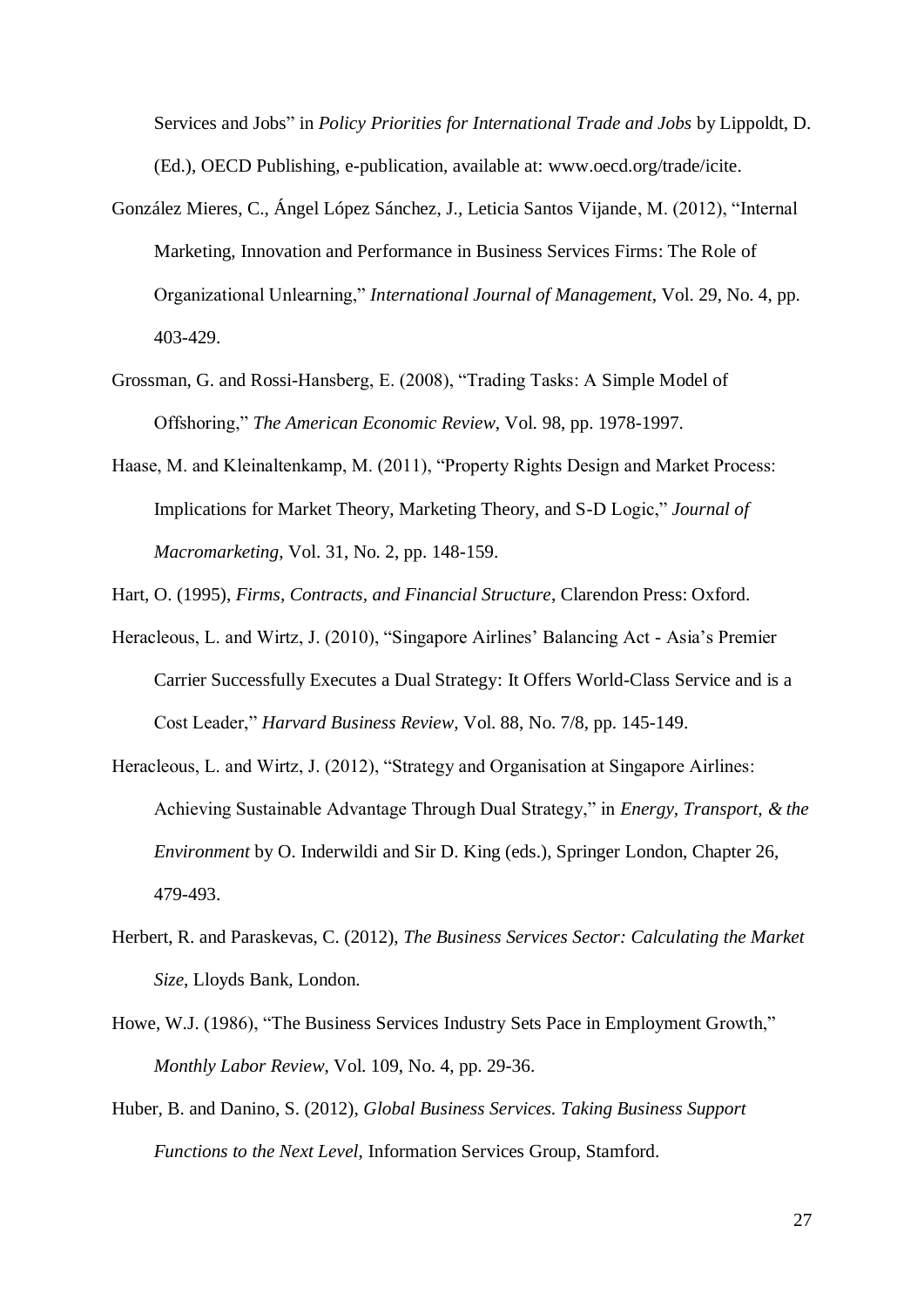- Huws, U. and Dahlmann, S. (2004), *Outsourcing of ICT and related services in the EU. A Status Report*, European Foundation for the Improvement of Living and Working Conditions, Dublin.
- Jacobides, M.G. (2005), "Industry Change Through Vertical Disintegration: How and Why Markets Emerged in Mortgage Banking," *Academy of Management Journal*, Vol. 48, No. 3, pp. 465-498.
- Jacobides, M.G. and Winter, S.G. (2005), "Entrepreneurship and Firm Boundaries: The Theory of "A" firm," *Journal of Management Studies*, Vol. 44, No. 7, pp. 1213-1241.
- Jensen, J.B. (2011), *Global Trade in Services: Fear, Facts, and Offshoring*, Peterson Institute for International Economics, Washington, DC.
- Jensen, J.B. (2009), *Globalization and Business Services: A Growth Opportunity?* The Georgetown Center for Business & Public Policy, November, Washington, DC.
- Jensen, J.B. and Kletzer, L.G. (2010), "Measuring Tradable Services and the Task Content of Offshorable Services Jobs," in *Labor in the New Economy* by Abraham, Spletzer and Harper (Eds.), Chicago, IL: University of Chicago Press.
- Kirzner, I.M. (1997), "Entrepreneurial Discovery and the Competitive Market Process: An Austrian Approach," *Journal of Economic Literature*, Vol. 35, March, pp. 60-85.
- Klein, P.G. (1999), "Enterpreneurship and Corporate Governance," *The Quarterly Journal of Austrian Economics*, Vol. 2, No. 2, pp. 19-42.
- Kox, H. (2012), "Unleashing Competition in EU Business Services," *CPB Policy Brief*, April.
- KPMG (2013), *KPMG Sourcing Advisory 2Q13 Global Pulse Survey*, July.
- Lewin, P. (1999), *Capital in Disequilibrium. The Role of Capital in a Changing World*, London: Routledge.

Lovelock, C.H. and Gummesson, E. (2004), "Whither Services Marketing? In Search of a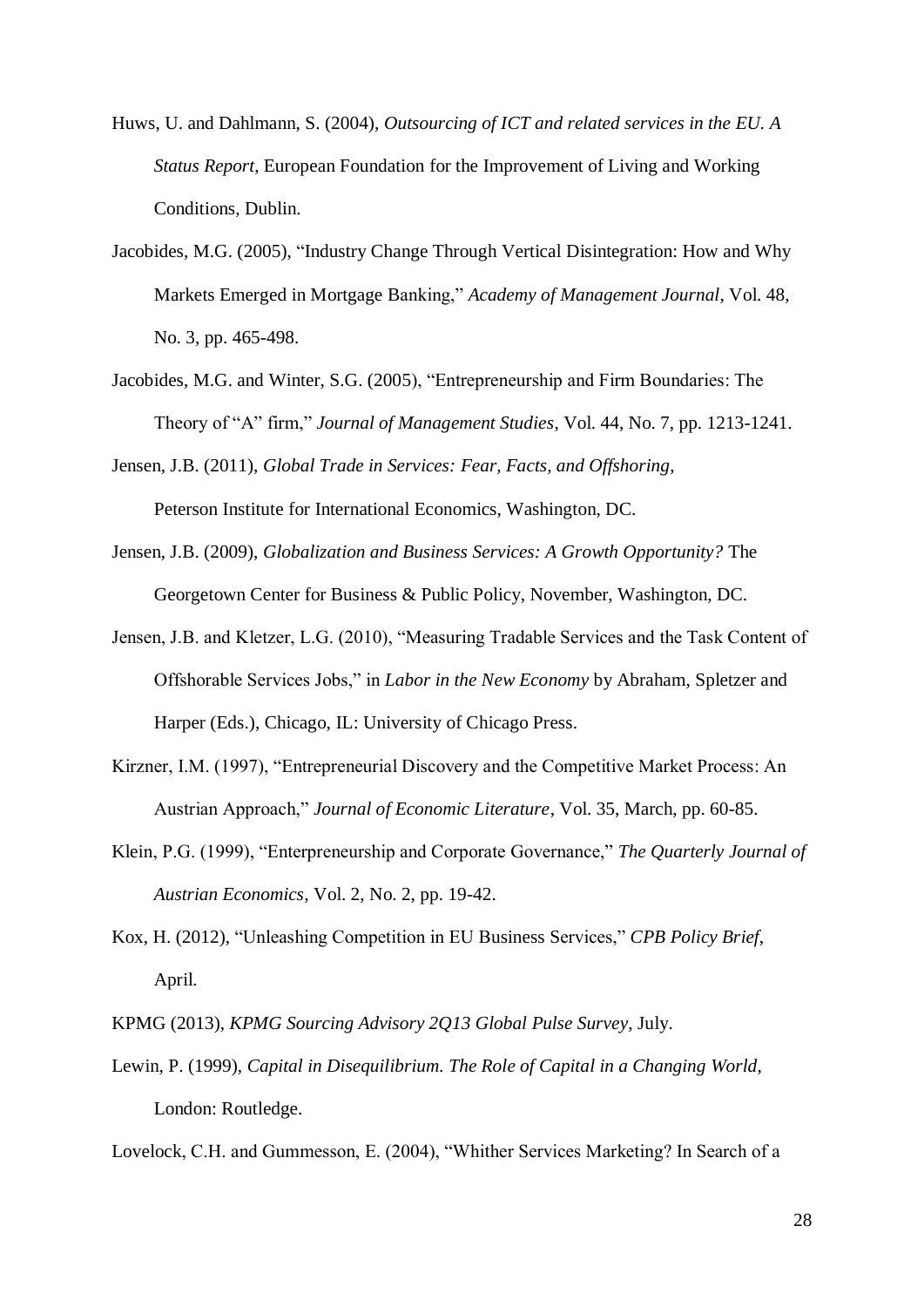New Paradigm and Fresh Perspectives," *Journal of Service Research*, Vol. 7, No. 1, pp. 20-41.

- Lovelock, C.H. and Wirtz, J. (2011), *Services Marketing: People, Technology, Strategy*. 7th ed., Upper Saddle River, New Jersey: Prentice Hall.
- Mann, C.L. (2007), "Globalization of Services: Friend or Foe?" in *Global Capitalism Unbound: Winners and Losers from Offshore Outsourcing* by Paus, E. (Ed.), Palgrave.
- Mann, C.L. (2005), "Offshore Outsourcing and the Globalization of U.S. Services: Why Now, How Important, and What Policy Implications?" in *Foreign Economic Policy for the Next Decade* by Bergsten, C.F. (Ed.), Institute for International Economics: Washington, DC.
- Massini, S. and Miozzo, M. (2010), *Outsourcing and Offshoring of Business Services: Challenges to Theory, Management and Geography of Innovation*, Manchester Business School Working Paper, No. 604, Manchester.
- Mises, L.V. (1949), *Human Action: A Treatise on Economics*, 3rd rev. ed., Chicago, IL: Henry Regnery.
- Moeller, S. and Wittkowski, K. (2010), "The Burdens of Ownership: Reasons for Preferring Renting," *Managing Service Quality*, Vol. 20, No. 2, pp. 176-191.
- Ndubisi, N.O. (2010), "Conflict Handling, Trust and Commitment in Outsourcing Relationship: A Chinese and Indian Study," *Industrial Marketing Management*, Vol. 40, pp. 109-118.
- Nicita, A., Ognivtsev, V. and Shirotori, M. (2013), *Global Supply Chain: Trade and Economic Policies for Developing Countries*, Policy Issues in International Trade and Commodities Study Series No. 55, United Nations Conference on Trade and Development (UNCTAD), Geneva.

Noland, M., Park, D., and Estrada, G.B. (2012), *Developing the Services Sector as Engine of*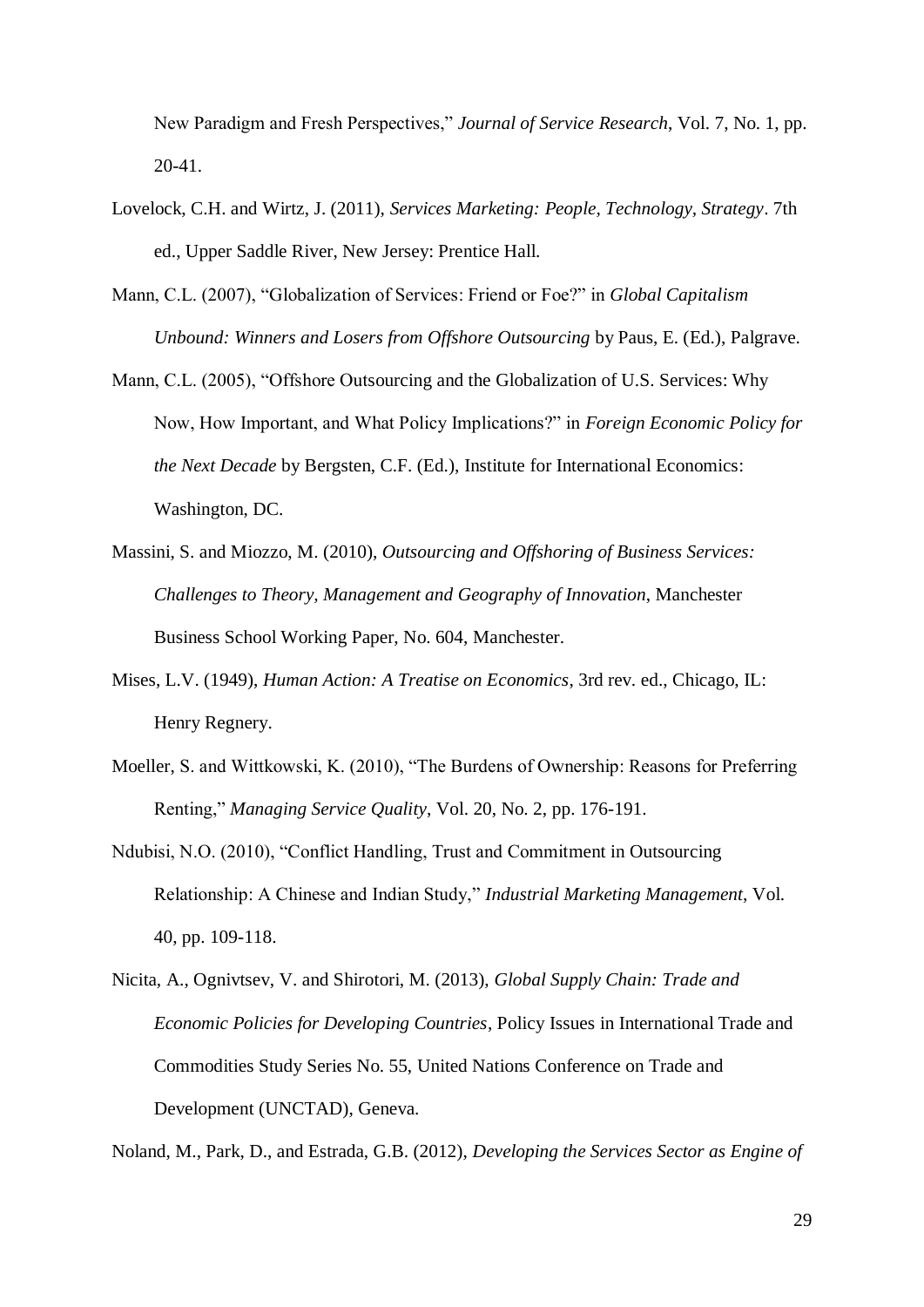*Growth for Asia: An Overview*, Peterson Institute for International Economics, Working Paper 12-18, October, Washington, DC.

- NSF (2012), *Science and Engineering Indicators 2012: Chapter 6. Industry, Technology, and the Global Marketplace*, National Science Foundation, Arlington, VA.
- OECD (2007), *Globalisation and Structural Adjustment*, Summary Report of the Study on Globalisation and Innovation in the Business Services Sector, Paris.
- Oulton, N. (2001), "Must the Growth Rate Decline? Baumol's Unbalanced Growth Revisited," *Oxford Economic Papers*, Vol. 53, pp. 605-627.

Penrose, E. (1980), *The Theory of the Growth of the Firm*, 2nd ed., Oxford: Basil Blackwell.

- Penrose, E. (1959), *The Theory of the Growth of the Firm*, Oxford: Basil Blackwell.
- Prahalad, C.K. and Hamel, G. (1990) "The Core Competence of the Corporation," *Harvard Business Review*, Vol. 68, No. 3, pp. 79-91.
- Quinn, J.B. (1992), *The Intelligent Enterprise. A Knowledge and Service-based Paradigm for Industry*, New York, NY: The Free Press.
- Ramioul, M. and Kirschenhofer, S. (2005), *Offshore Outsourcing of Business Services*, European Foundation for the Improvement of Living and Working Conditions, May, http://www.eurofound.europa.eu/emcc/content/source/tn05001a.htm, accessed on 2 October 2013.
- Rasmussen, C. and Johnson, M. (2012), *Jobs Supported by Exports, 1993–2011*, Manufacturing and Services Economics Briefs No. 8, October, International Trade Administration.
- Rifkin, J. (2000), *The Age of Access. How the Shift from Ownership to Access is Transforming Capitalism*, New York, NY: Putnam.
- Rubalcaba-Bermejo, L. (2004), "The Globalisation of Business Services and the Competitiveness of European ICT Services," *XIV Conference RESER Working Paper*,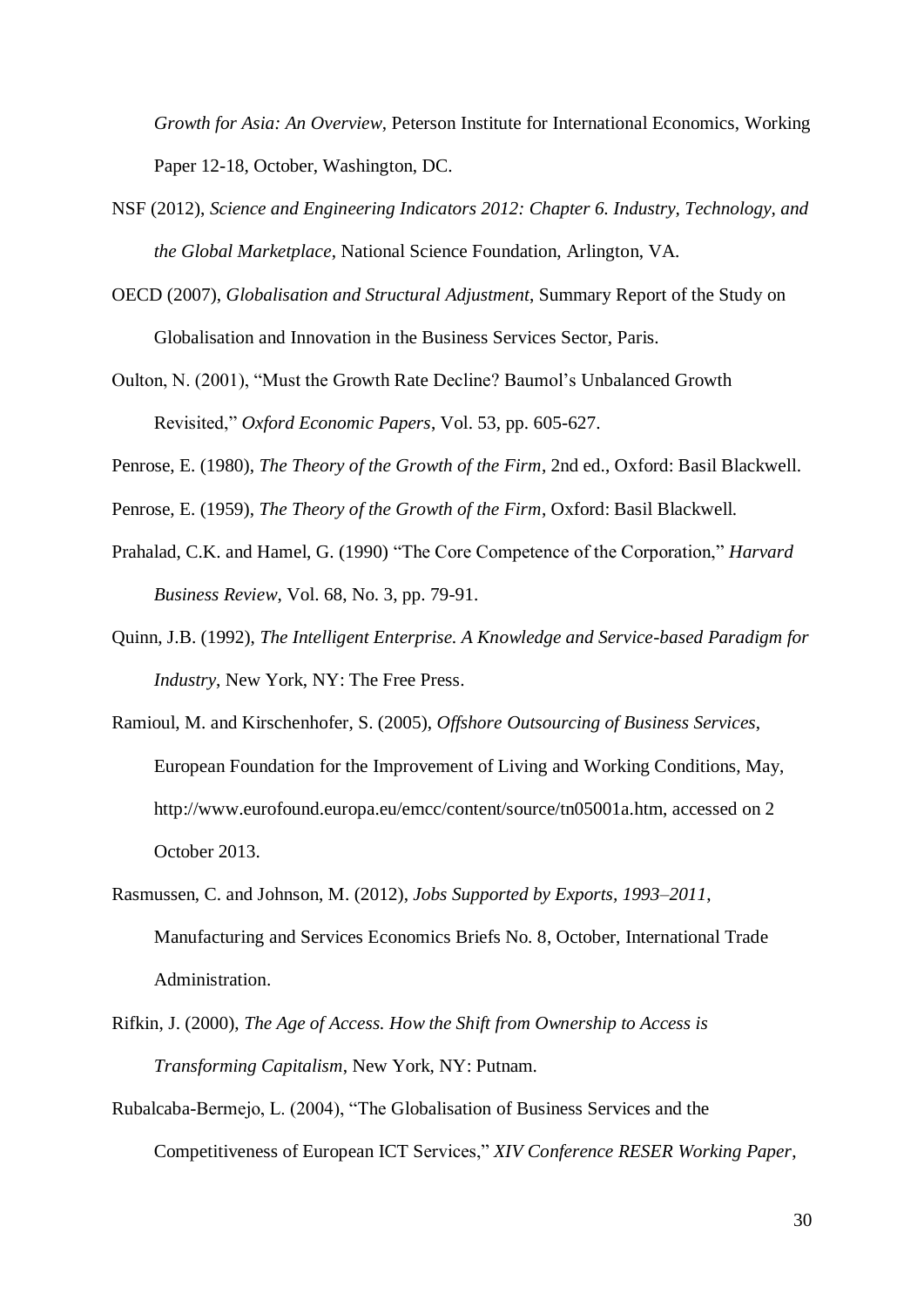23-24 September, Castres, pp. 459-504.

Sako, M. (2005), "Outsourcing and Offshoring: Key Trends and Issues," *Emerging Markets Forum*, November, Oxford, UK, http://brie.berkeley.edu/conf/Sako.pdf, accessed on 25 September 2013.

Sautet, F. (2000), *An Entrepreneurial Theory of the Firm*, London: Routledge.

- Selznick, P. (1957), *Leadership in administration: A sociological interpretation*, New York, NY: Harper & Row.
- Shane, S. and Venkataraman, S. (2000), "The Promise of Entrepreneurship as a Field of Research," *Academy of Management Review*, Vol. 25, No. 1, pp. 217-226.
- Tschetter, J. (2010), "Exports Support American Jobs", *International Trade Research Report*, No. 1, U.S. Department of Commerce, International Trade Administration.
- UNCTAD (2013), *World Investment Report 2013. Global Value Chains: Investment and Trade for Development*, United Nations Conference on Trade and Development, Geneva.
- Wernerfelt, B. (1995), "The Resource-Based View of the Firm: Ten Years after," *Strategic Management Journal*, Vol. 16, No. 3, pp. 171-174.
- Wernerfelt, B. (1984), "A Resource-Based View of the Firm," *Strategic Management Journal*, Vol. 5, No. 2, pp. 171-180.
- Williamson, O.E (1971), "The Vertical Integration of Production: Market Failure Considerations," *A.E.R. Papers and Proceedings*, Vol. 61, May, pp. 112-123.
- Wirtz, J. and Ehret, M. (2013), "Service-based Business Models: Transforming Businesses, Industries and Economies," in *Serving Customers: Global Services Marketing Perspectives*, by Fisk, R.P., Russell-Bennet, R. and Harris L.C. (Eds.), Melbourne, Australia: Tilde University Press, pp. 28-46.

Wirtz, J. and Ehret, M. (2009), "Creative Restruction: How Business Services Drive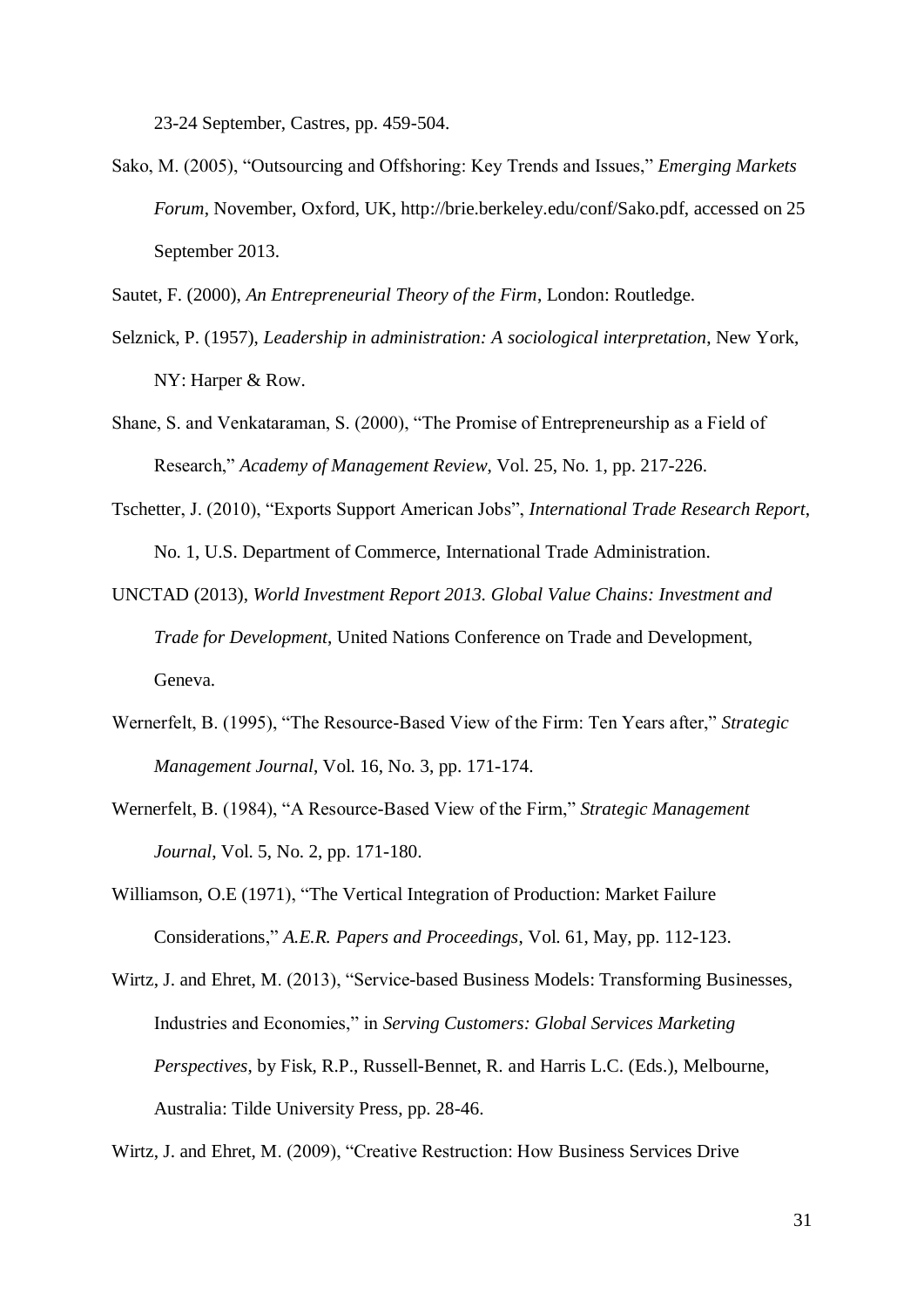Economic Evolution," *European Business Review*, Vol. 21, No. 4, pp. 380-394.

- Wirtz, J. (2000), "Growth of the Service Sector in Asia," *Singapore Management Review*, Vol. 22, No. 2, pp. 37-54.
- Wittkowski, K., Moeller, S., and Wirtz, J. (2013), "Firms' Intentions to Use Nonownership Services," *Journal of Service Research*, Vol. 16, No. 2, pp. 171-185.
- Woelfl, A. (2005), "The Service Economy in OECD Countries", *OECD STI Working Paper*, 2005/3, Paris.
- WTO (2012), *International Trade Statistics 2012*, World Trade Organization, Geneva.
- WTO (2010), *Measuring Trade in Services*, A Training Module Produced by WTO / OMC, World Trade Organization, Geneva.
- Zeithaml, V.A., Parasuraman, A. and Berry, L.L. (1985), "Problems and Strategies in Services Marketing," *Journal of Marketing*, Vol. 49, Spring, pp. 33-46.
- Zlomek, E. (2013), "Why Hire an MBA When You Can Rent One?" *Bloomberg Businessweek*, 24 October, pp. 60-61.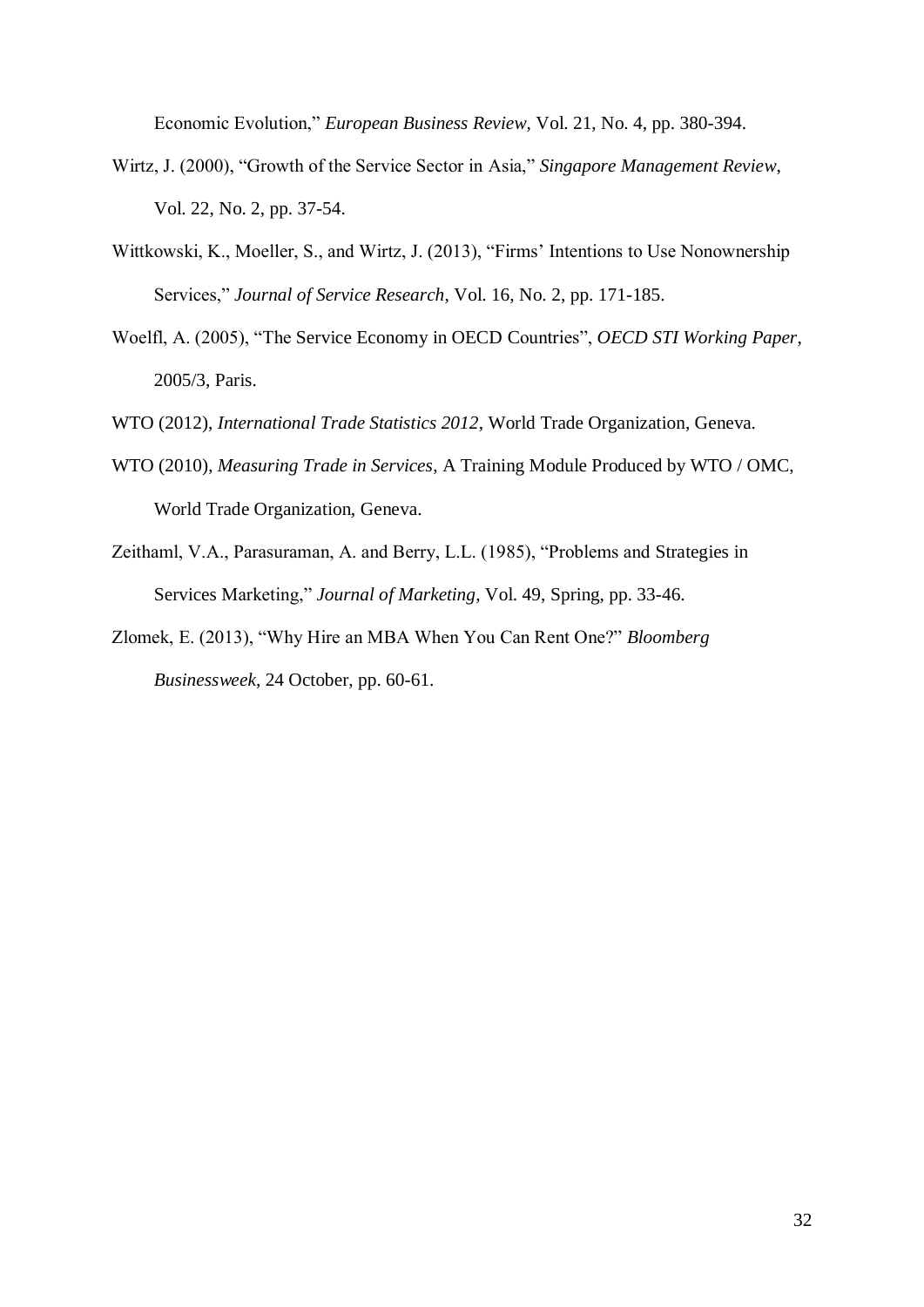

Figure 1: Sectoral development of world economies: Service sector value added in percent of GDP

Note: Economies are divided according to 2012 gross national income (GNI) per capita, calculated using the World Bank Atlas method. The groups are: low income, \$1,035 or less; lower middle income, \$1,036 - \$4,085; upper middle income, \$4,086 - \$12,615; and high income,\$12,616 or more (The World Bank, http://data.worldbank.org/about/countryclassifications).

Source: Authors' calculations based on data from the World Bank. If you would like to use the underlying data or use the figure, please contact Sven Tuzovic.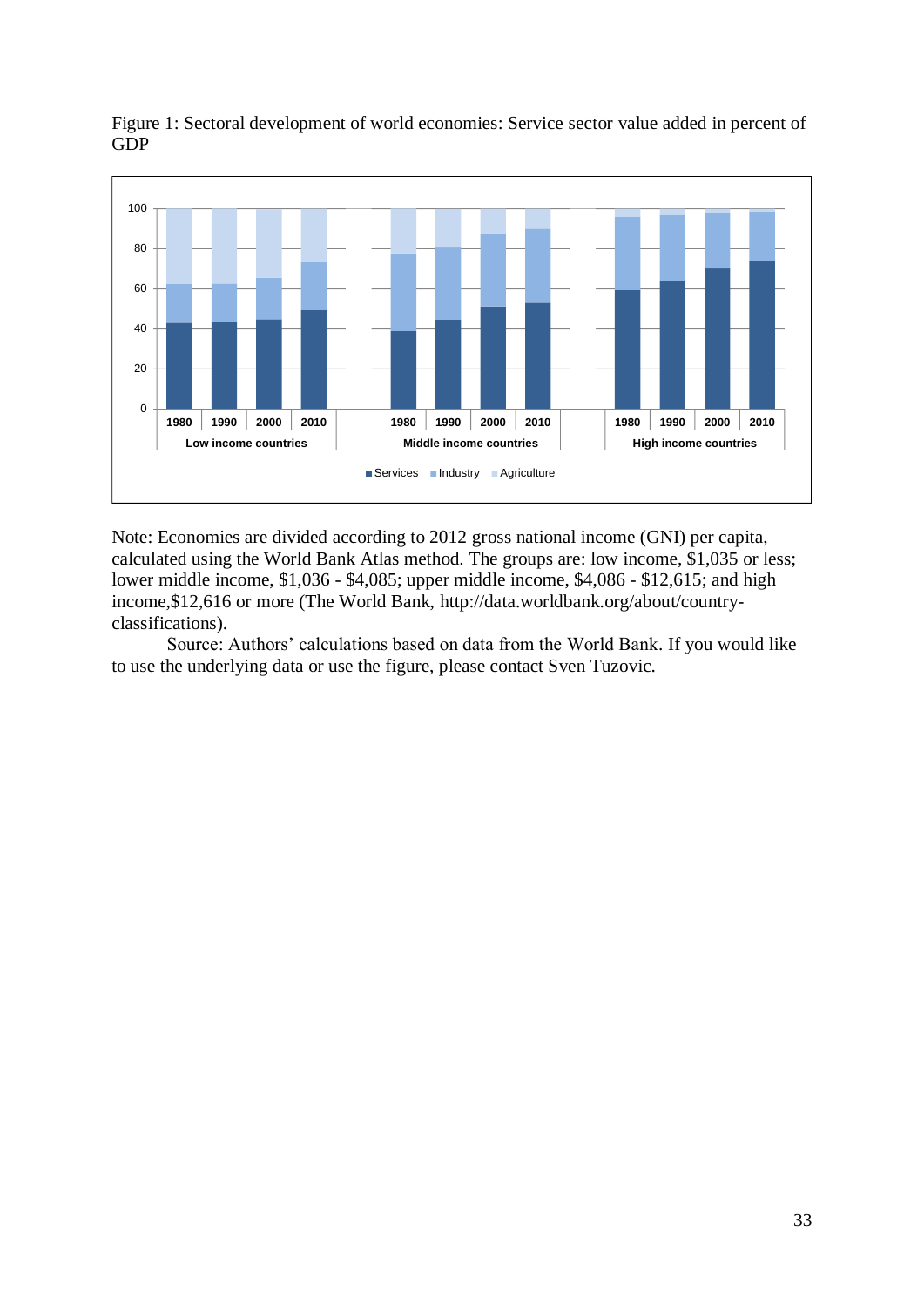Figure 2: Enterprises can hire almost any conceivable business activity, capability and asset class as a service

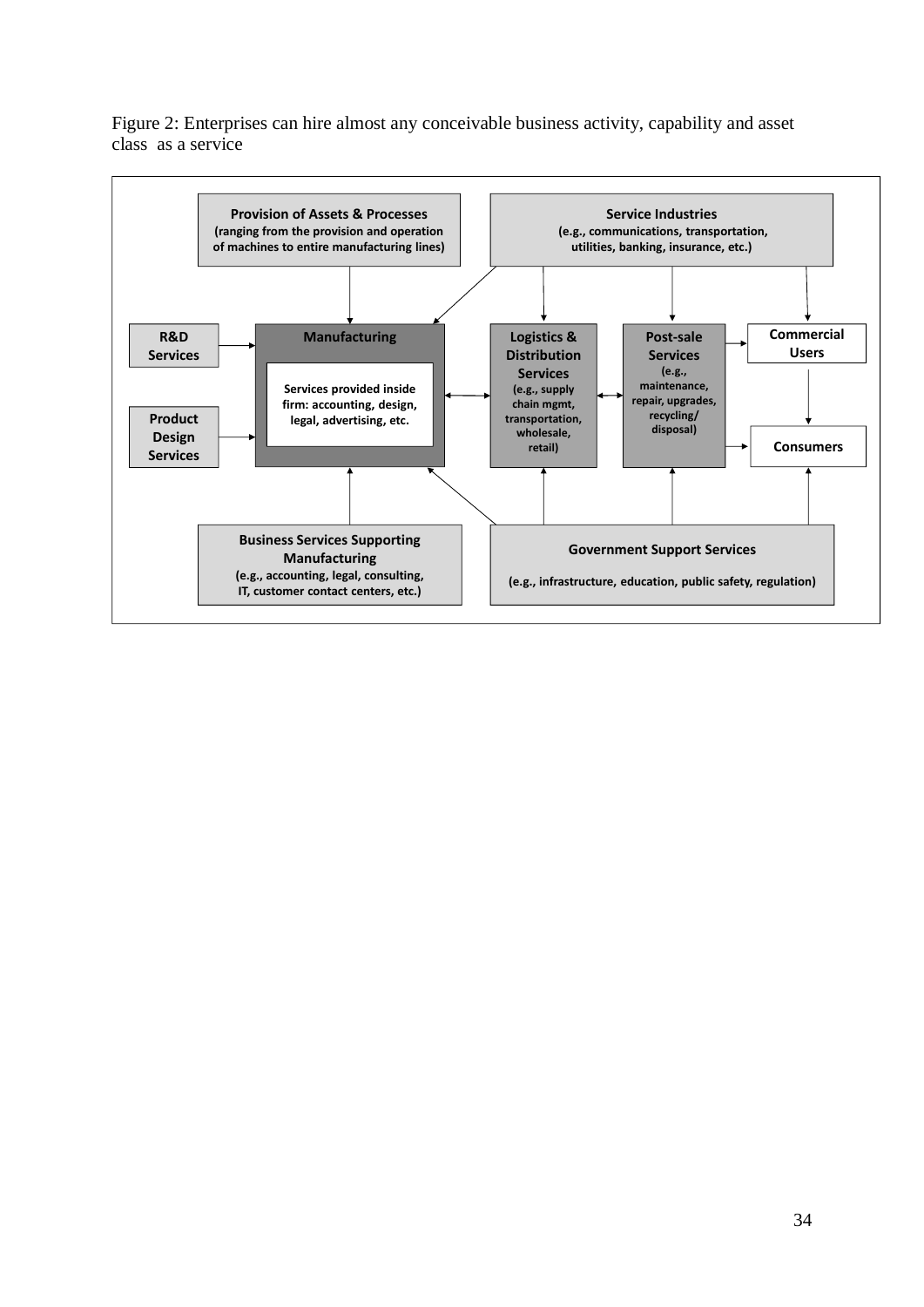

Figure 3. Global value added of knowledge- and technology-intensive industries (1998-2010)

Notes: The Organization for Economic Co-operation and Development (OECD) has identified ten categories of industries that have a particularly strong link to science and technology, collectively referred to as *knowledge- and technology-intensive (KTI)* services (NSF 2012). Of the ten categories, five are in knowledge-intensive (KI) service industries which can be subgrouped into *commercially-traded KI services* [i.e., (1) financial, (2) business, (3) communications services] and *publicly regulated or provided KI services* [i.e, (4) education and (5) healthcare services]. Furthermore, they include five high-technology manufacturing industries that spend a large proportion of their revenues on R&D [they are: (6) aircraft and spacecraft, (7) pharmaceuticals, (8) semiconductors, and (9) communications equipment and (10) scientific (medical, optical, and precision) instruments].

Source: Authors' calculations based on data from the National Science Foundation. If you would like to use the underlying data or use the figure, please contact Sven Tuzovic.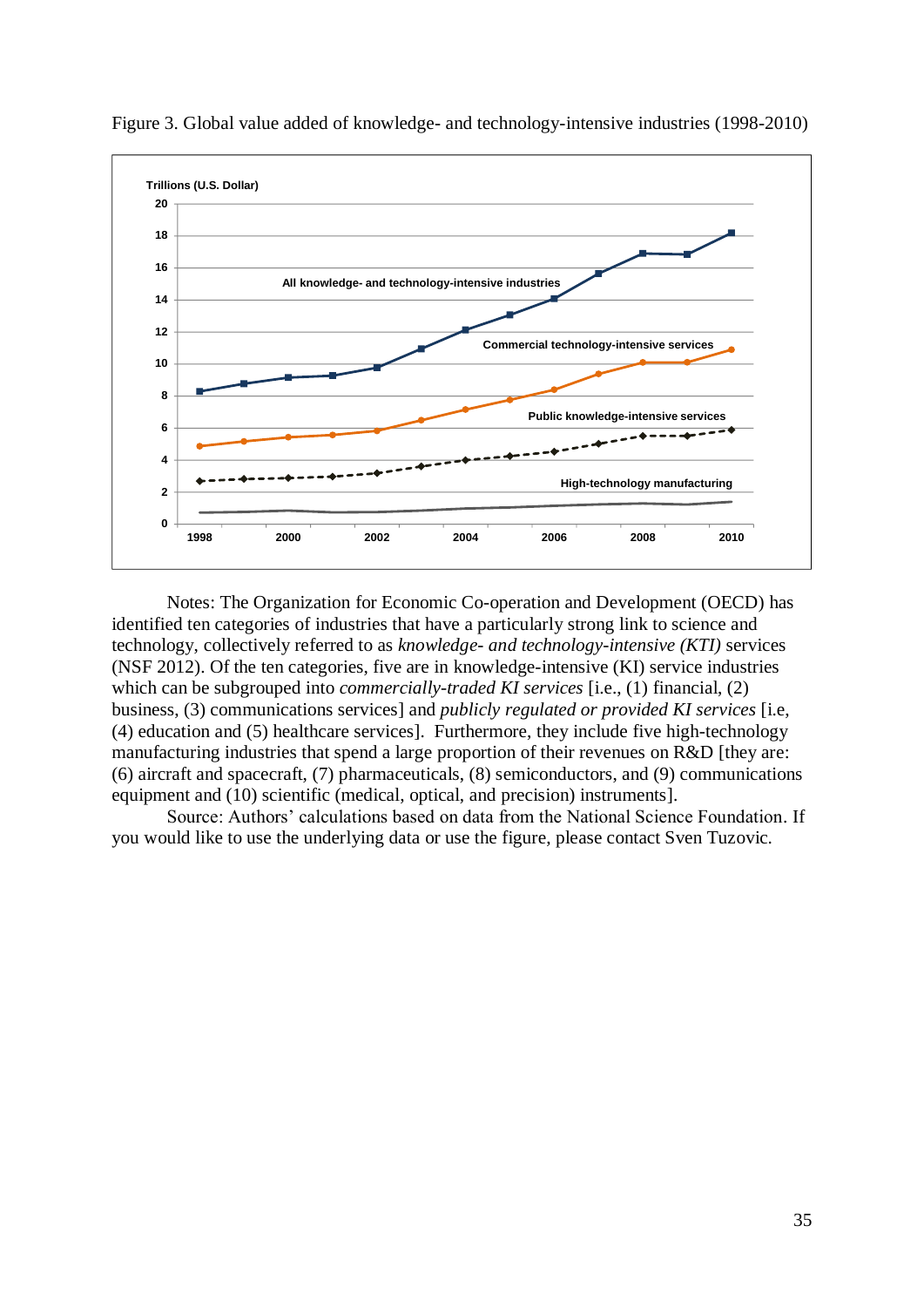

Figure 4: Exports of commercial knowledge-intensive services by selected regions and countries (1998-2010)

Notes: As classified by the OECD, commercial knowledge-intensive services include financial, business and communications services (NSF 2012). Public knowledge-intensive services (such as education and healthcare services) are not included in this chart.

Source: Authors' calculations based on data from the National Science Foundation

If you would like to use the underlying data or use the figure, please contact Sven Tuzovic. *"*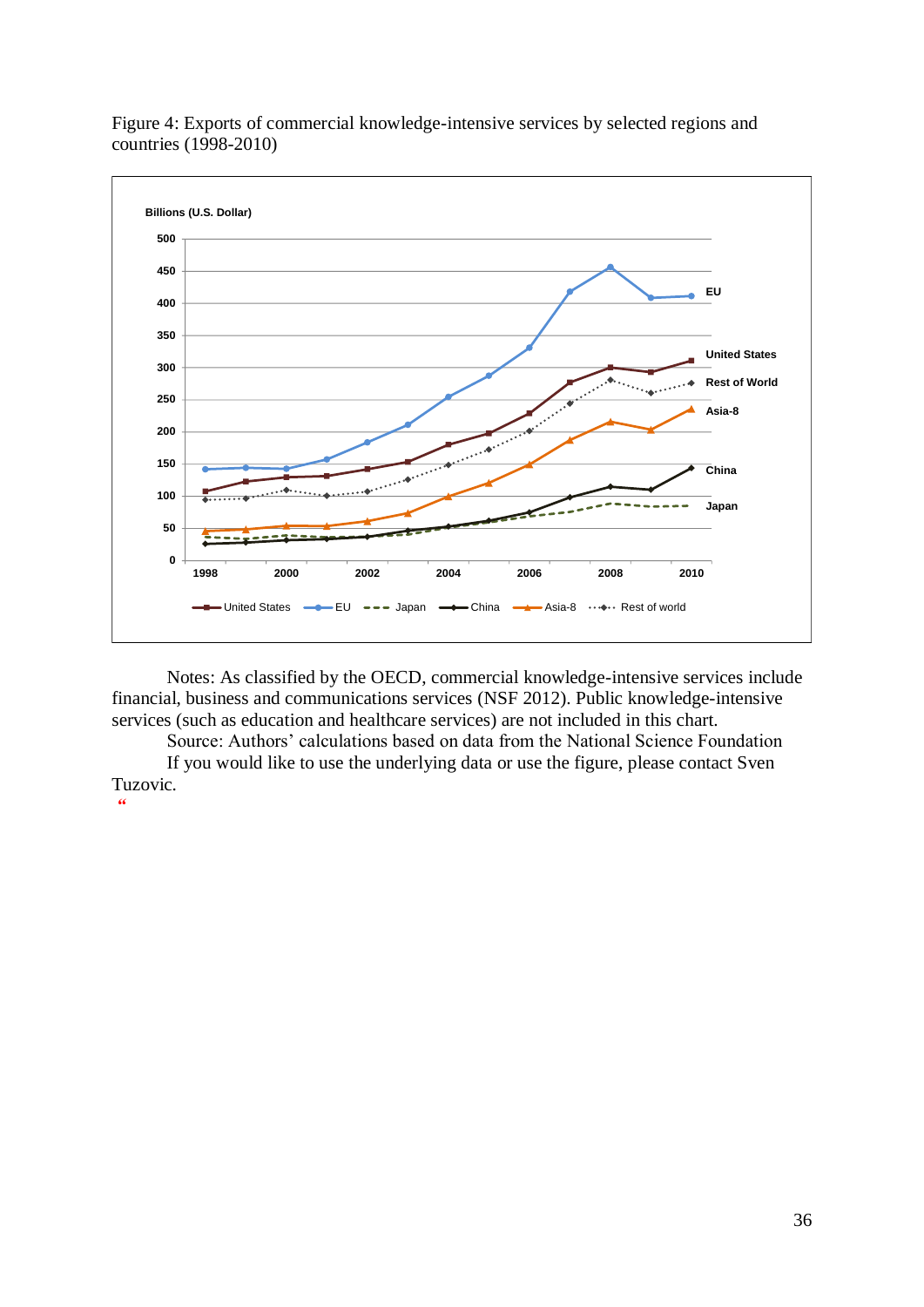Figure 5: Business models in the outsourcing and offshore services industry



Figure 6: The evolution and key dimensions of global business services models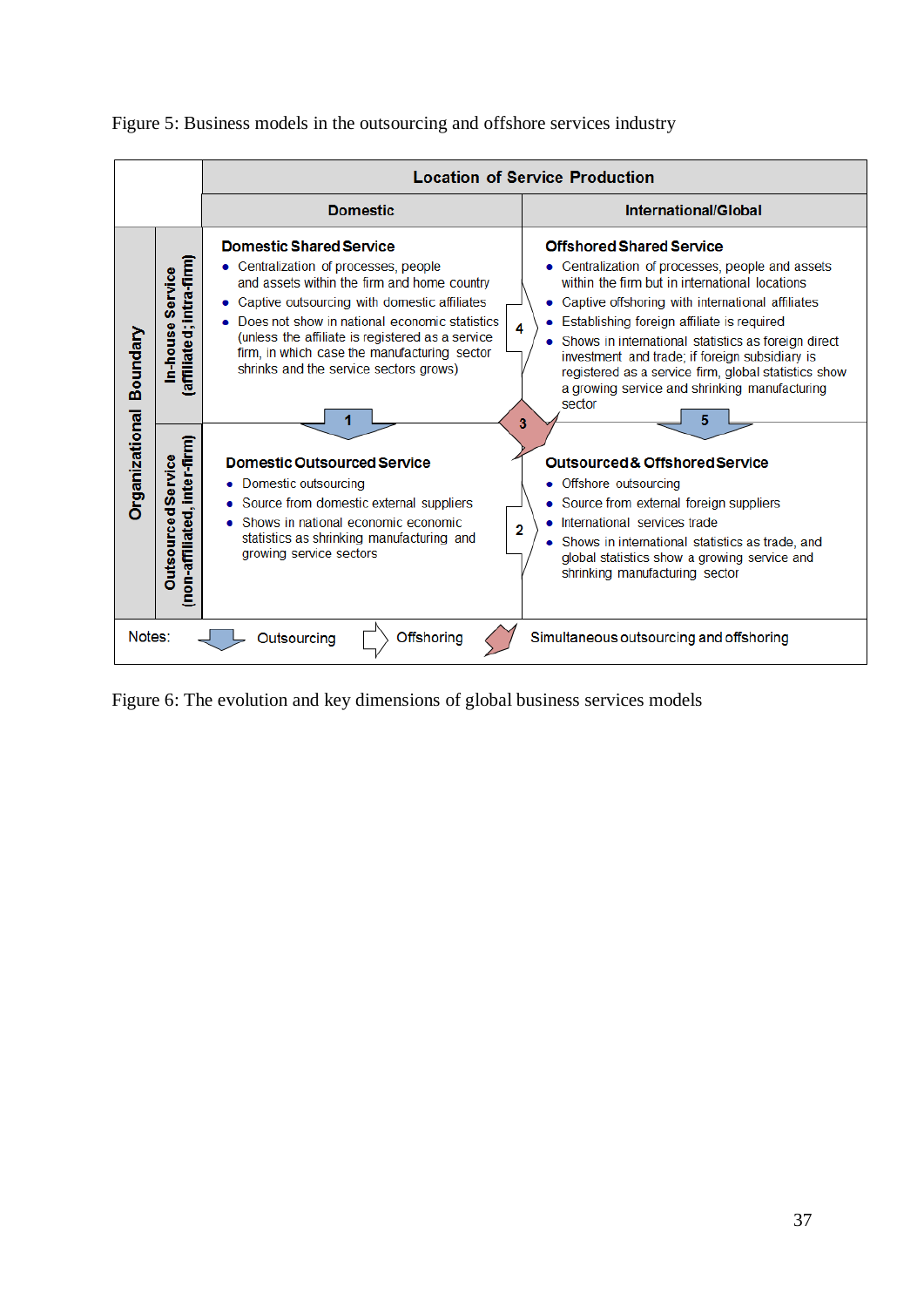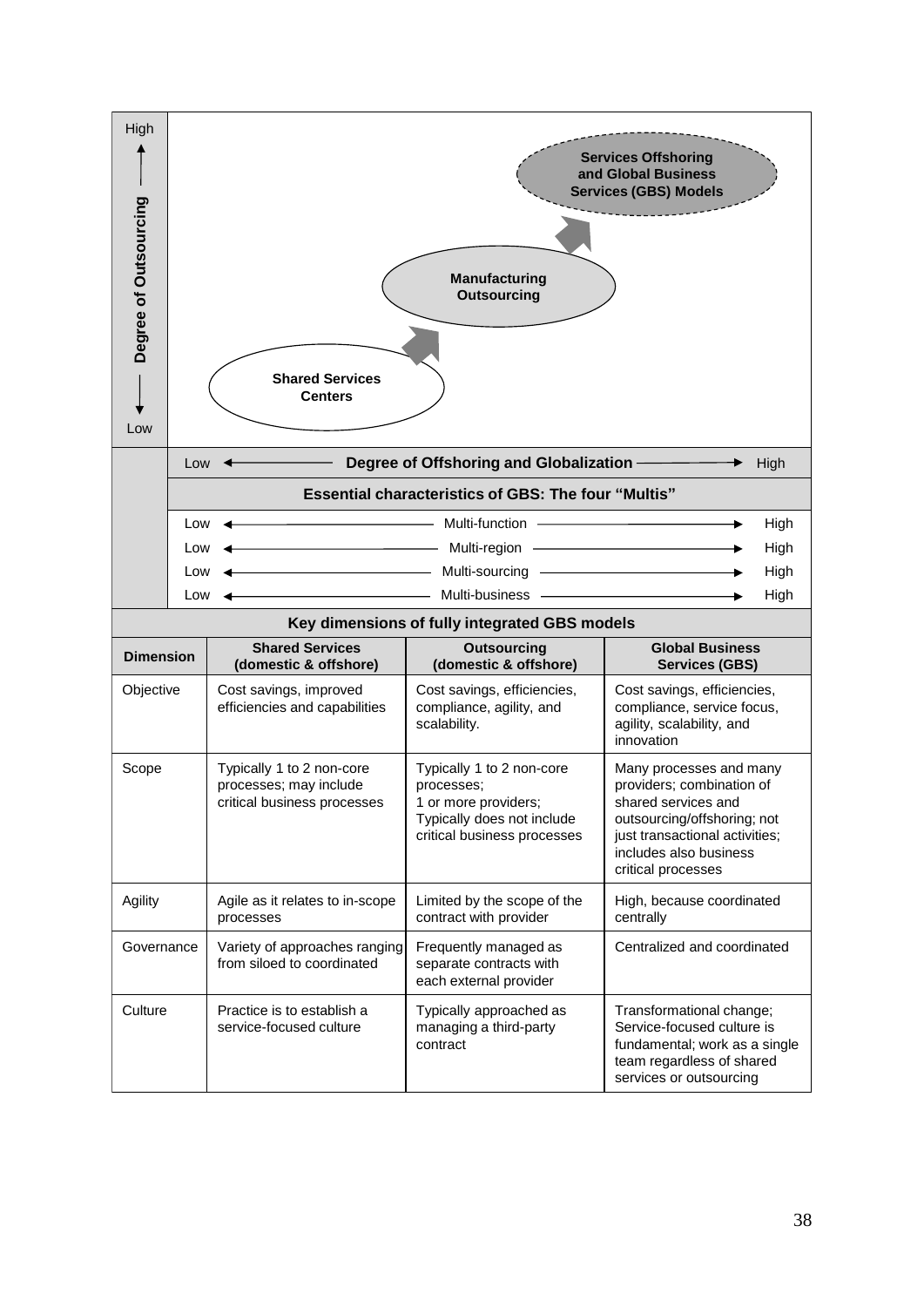Table 1: Overview of the business services sector

| <b>NACE</b> code                                     |                                                                            |  |  |  |  |  |  |  |  |
|------------------------------------------------------|----------------------------------------------------------------------------|--|--|--|--|--|--|--|--|
| <b>NACE</b> code 72: Computer and related activities |                                                                            |  |  |  |  |  |  |  |  |
| 72.1                                                 | Hardware consultancy                                                       |  |  |  |  |  |  |  |  |
| 72.2                                                 | Software consultancy and supply                                            |  |  |  |  |  |  |  |  |
| 72.3                                                 | Data processing                                                            |  |  |  |  |  |  |  |  |
| 72.4                                                 | Database activities                                                        |  |  |  |  |  |  |  |  |
| 72.5                                                 | Maintenance and repair of office, accounting and computing machinery       |  |  |  |  |  |  |  |  |
| 72.6                                                 | Other computer related activities                                          |  |  |  |  |  |  |  |  |
|                                                      | <b>NACE</b> code 74: Other business activities                             |  |  |  |  |  |  |  |  |
| 74.11                                                | Legal activities                                                           |  |  |  |  |  |  |  |  |
| 74.12                                                | Accounting, book-keeping and auditing activities; tax consultancy          |  |  |  |  |  |  |  |  |
| 74.13                                                | Market research and public opinion polling                                 |  |  |  |  |  |  |  |  |
| 74.14                                                | Business and management consultancy activities                             |  |  |  |  |  |  |  |  |
| 74.2                                                 | Architectural and engineering activities and related technical consultancy |  |  |  |  |  |  |  |  |
| 74.3                                                 | Technical testing and analysis                                             |  |  |  |  |  |  |  |  |
| 74.4                                                 | Advertising                                                                |  |  |  |  |  |  |  |  |
| 74.5                                                 | Labor recruitment and provision of personnel                               |  |  |  |  |  |  |  |  |
| 74.6                                                 | Investigation and security activities                                      |  |  |  |  |  |  |  |  |
| 74.7                                                 | Industrial cleaning                                                        |  |  |  |  |  |  |  |  |
| 74.8                                                 | Miscellaneous business activities                                          |  |  |  |  |  |  |  |  |
|                                                      |                                                                            |  |  |  |  |  |  |  |  |

Notes: NACE is the European standard classification of productive economic activities used by Eurostat. In the United States, the North American Industry Classification System (NAICS) is the standard used by Federal and State agencies in classifying industries and business establishments (United States Census Bureau). NAICS distinguishes six different business service industries: Information (51), Finance and Insurance (52), Real Estate and Rental and Leasing (53), Professional, Scientific, and Technical Services (54), Management of Companies and Enterprises (55), and Administrative, Support, Waste Management and Remediation Services (56) (for more details see http://www.census.gov/eos/www/naics/).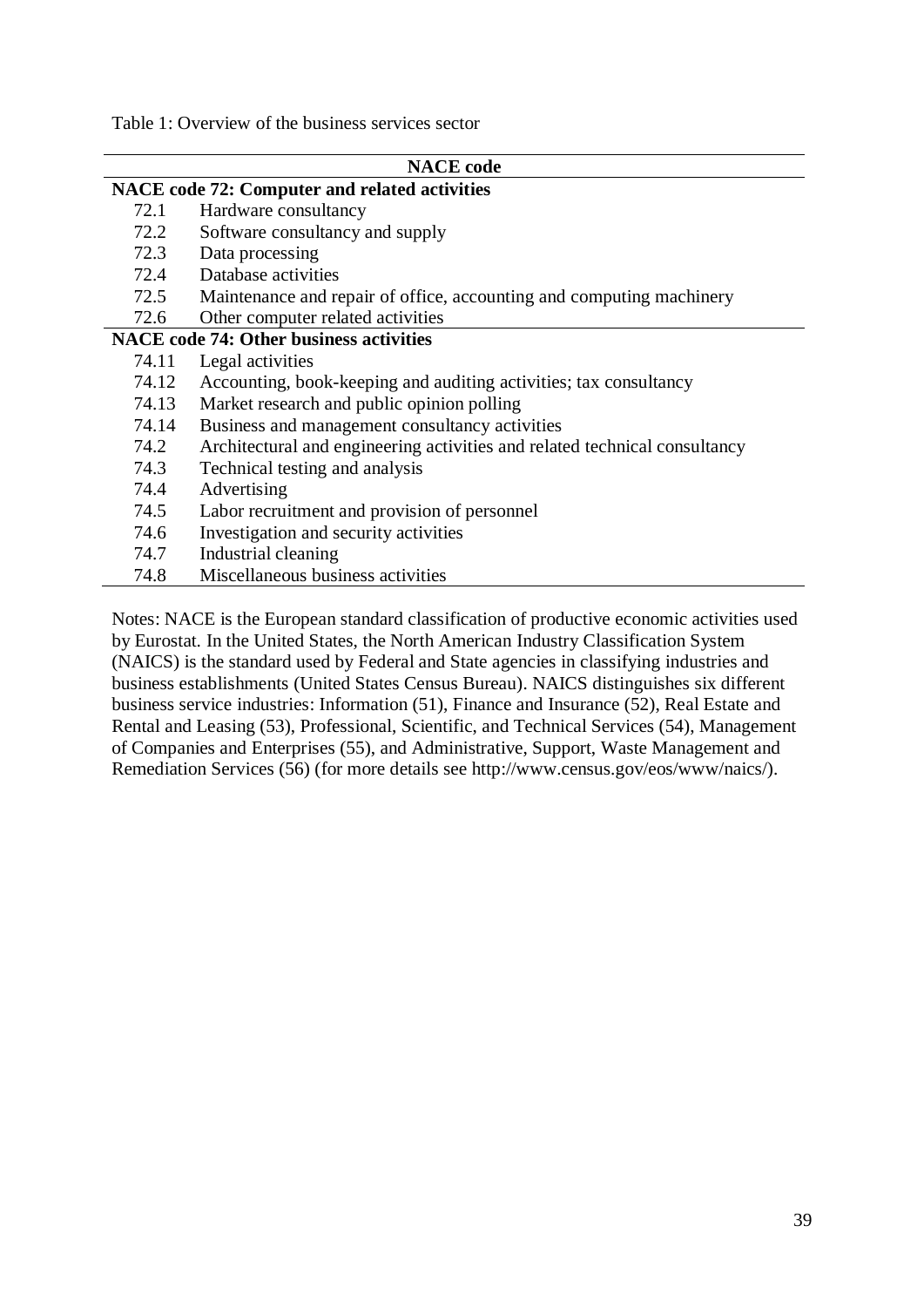| Theory of the firm                    | Summary and value propositions of business services                                                                                                                                                                                                                                                                                                                                                                                                                                               |  |  |  |  |  |
|---------------------------------------|---------------------------------------------------------------------------------------------------------------------------------------------------------------------------------------------------------------------------------------------------------------------------------------------------------------------------------------------------------------------------------------------------------------------------------------------------------------------------------------------------|--|--|--|--|--|
| Property-rights theory                | Highlights efficiency conditions (i.e., measurement and<br>governance costs) in a snap-shot and determine the efficient<br>division of labor between provider and client.<br>Focuses on the costs of ownership as a crucial factor driving<br>the growth of business service providers as more efficient<br>asset owners.<br>- Business services reduce the costs of asset-ownership.                                                                                                             |  |  |  |  |  |
| Resources-based view                  | Highlights how business services can free scarce management<br>capacity from non-core activities to focus on high value-<br>creation opportunities.<br>- Provides an explanation for strategic shifts of a firm's<br>boundaries towards market opportunities.                                                                                                                                                                                                                                     |  |  |  |  |  |
| Entrepreneurial theory<br>of the firm | Proposes the firm as a tool for entrepreneurs to explore and<br>exploit business opportunities, highlighting ownership and<br>contracts as tools for entrepreneurs to assume control of their<br>most promising projects through equity.<br>- Suggests that the use of services outsourcing along the<br>value chain is an important way to navigate organizational<br>boundaries to most promising business opportunities.<br>Business services enhance entrepreneurial agility and<br>leverage. |  |  |  |  |  |

Table 2: Theories of the firm and the rise of business services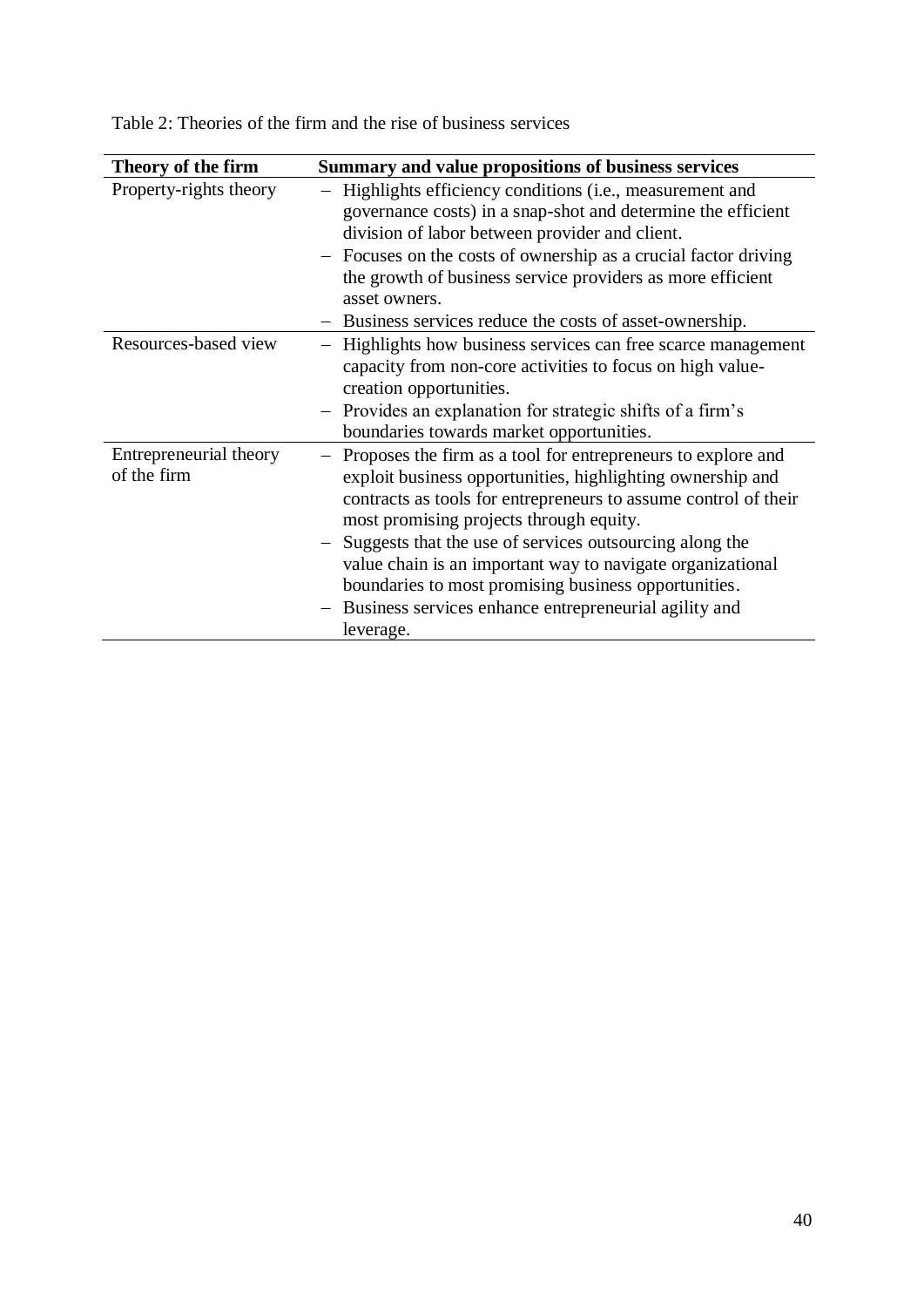|                         |      |      | <b>Agriculture</b> |                  |           |      | <b>Industry</b> |                   | <b>Services</b> |      |      |                   |
|-------------------------|------|------|--------------------|------------------|-----------|------|-----------------|-------------------|-----------------|------|------|-------------------|
| <b>Country / Region</b> | 1980 | 1990 | 2000               | 2010             | 1980      | 1990 | 2000            | 2010              | 1980            | 1990 | 2000 | 2010              |
| Argentina               | 6.4  | 8.1  | 5.3                | 11.4             | 41.2      | 36.0 | 29.4            | 34.2              | 52.4            | 55.9 | 65.2 | 54.4              |
| Australia               | 7.9  | 4.9  | 3.5                | 2.3              | 37.8      | 31.2 | 26.9            | 19.8              | 54.3            | 63.9 | 69.6 | 77.9              |
| Brazil                  | 11.0 | 8.1  | 5.6                | 5.3              | 43.8      | 38.7 | 27.7            | 28.1              | 45.2            | 53.2 | 66.7 | 66.6              |
| Canada                  | 4.3  | 2.9  | 2.3                | 1.9 <sup>b</sup> | 36.9      | 31.3 | 33.2            | 32.0 <sup>b</sup> | 58.8            | 65.8 | 64.5 | 66.1 <sup>b</sup> |
| China                   | 30.2 | 27.1 | 15.1               | 10.1             | 48.2      | 41.3 | 45.9            | 46.6              | 21.6            | 31.5 | 39.0 | 43.4              |
| France                  | 4.9  | 4.2  | 2.8                | 1.8 <sup>a</sup> | 31.8      | 27.1 | 22.9            | 19.1 <sup>a</sup> | 63.3            | 68.7 | 74.2 | 79.2 <sup>a</sup> |
| Germany                 | 2.4  | 1.5  | 1.3                | 0.9              | 41.1      | 37.3 | 30.5            | 27.9              | 56.5            | 61.2 | 68.2 | 71.2              |
| India                   | 35.4 | 29.0 | 23.1               | 18               | 24.3      | 26.5 | 26.1            | 27.6              | 40.3            | 44.5 | 50.8 | 54.4              |
| Italy                   | 6.0  | 3.5  | 2.8                | 1.9              | 38.1      | 32.0 | 28.2            | 25.3              | 55.9            | 64.5 | 69.0 | 72.8              |
| Japan                   | 3.1  | 2.1  | 1.5                | 1.2              | 39.0      | 37.5 | 31.1            | 27.5              | 57.9            | 60.4 | 67.4 | 71.4              |
| Russia                  | NA   | 16.6 | 6.4                | 4.0              | <b>NA</b> | 48.4 | 37.9            | 35.4              | NA              | 35.0 | 55.6 | 60.6              |
| Singapore               | 1.6  | 0.3  | 0.1                | 0.0              | 36.2      | 31.9 | 34.5            | 27.5              | 62.3            | 67.8 | 65.4 | 72.5              |
| Spain                   | 7.2  | 5.6  | 4.4                | 2.7              | 36.6      | 33.6 | 29.3            | 26.1              | 56.2            | 60.8 | 66.3 | 71.2              |
| Turkey                  | 26.5 | 18.1 | 11.3               | 9.6              | 23.8      | 32.2 | 31.5            | 26.9              | 49.7            | 49.8 | 57.2 | 63.4              |
| <b>United Kingdom</b>   | 2.1  | 1.8  | 1.0                | 0.7              | 40.7      | 33.8 | 27.3            | 21.6              | 57.2            | 64.4 | 71.7 | 77.7              |
| <b>United States</b>    | 2.9  | 2.1  | 1.2                | 1.2              | 33.5      | 27.9 | 23.4            | 19.8              | 63.6            | 70.1 | 75.4 | 79.0              |
| European Union          | 4.6  | 3.8  | 2.4                | 1.6              | 37.2      | 33.3 | 28.2            | 25.6              | 58.2            | 63.0 | 69.4 | 72.8              |
| <b>OECD</b> members     | 4.4  | 3.2  | 2.0                | 1.5              | 35.8      | 31.8 | 27.3            | 24.2              | 59.8            | 65.0 | 70.6 | 74.3              |
| Low income              | 37.7 | 37.5 | 34.0               | 26.8             | 19.3      | 19.4 | 20.7            | 23.7              | 43.1            | 43.3 | 44.9 | 49.5              |
| Middle income           | 22.3 | 19.3 | 12.6               | 9.8              | 38.8      | 36.0 | 36.2            | 37.1              | 39.0            | 44.6 | 51.2 | 53.0              |
| High income             | 4.0  | 3.2  | 2.0                | 1.4              | 36.6      | 32.6 | 27.8            | 24.6              | 59.4            | 64.2 | 70.2 | 74.0              |
| World                   | 7.3  | 6.2  | 4.0                | 3.1              | 36.9      | 33.1 | 29.3            | 26.9              | 55.8            | 60.7 | 66.7 | 69.9              |

Appendix 1: Sectoral developments of the world economy: Value added in percent of GDP

Notes: NA = Not Available; <sup>a</sup> 2009 data; <sup>b</sup> 2008 data.

Source: Authors' calculations based on data from the World Bank. If you would like to use the underlying data or use the figure, please contact Sven Tuzovic.

Appendix 2: Sectoral developments of the world economy: Employment in percent of total employment

|                         |                  |                   | <b>Agriculture</b> |                   | Industry          |                   |      |                   | <b>Services</b>   |                   |      |                   |
|-------------------------|------------------|-------------------|--------------------|-------------------|-------------------|-------------------|------|-------------------|-------------------|-------------------|------|-------------------|
| <b>Country / Region</b> | 1985             | 1995              | 2005               | 2011              | 1985              | 1995              | 2005 | 2011              | 1985              | 1995              | 2005 | 2011              |
| Argentina               | 0.3 <sup>d</sup> | 0.6               | 1.1                | 1.2               | 30.9 <sup>d</sup> | 27.0              | 23.5 | 23.8              | 56.6 <sup>d</sup> | 72.0              | 75.1 | 74.4              |
| Australia               | 6.2              | 5.0               | 3.6                | $3.3^{b}$         | 27.4              | 22.8              | 21.3 | 21.1 <sup>b</sup> | 66.5              | 72.2              | 75.1 | $75.5^{b}$        |
| <b>Brazil</b>           | 28.6             | 26.1              | 20.5               | 17.0 <sup>b</sup> | 22.1              | 19.6              | 21.4 | 22.1 <sup>b</sup> | 49.3              | 54.3              | 57.9 | 60.7 <sup>b</sup> |
| Canada                  | 5.1              | 4.1               | 2.7                | $2.4^\circ$       | 25.4              | 22.0              | 22.0 | $21.5^{\circ}$    | 69.5              | 74.0              | 75.3 | $76.5^{\circ}$    |
| China                   | 62.4             | 52.2              | 44.8               | 36.7 <sup>a</sup> | 20.8              | 23.0              | 23.8 | 28.7 <sup>a</sup> | 16.8              | 24.8              | 31.4 | 34.6 <sup>a</sup> |
| France                  | 7.1              | 4.9               | 3.6                | 2.9               | 31.6              | 26.9              | 23.7 | 22.1              | 61.3              | 68.1              | 72.3 | 74.6              |
| Germany                 | NA               | 3.2               | 2.4                | 1.6               | <b>NA</b>         | 36.0              | 29.8 | 28.3              | NA                | 60.8              | 67.8 | 70.1              |
| India                   | <b>NA</b>        | $60.4^\mathrm{e}$ | 55.8               | 51.1 <sup>a</sup> | <b>NA</b>         | 15.7 <sup>e</sup> | 19.0 | $22.4^{\rm a}$    | NA                | 23.7 <sup>e</sup> | 25.2 | $26.6^a$          |
| Italy                   | 11.0             | 6.6               | 4.2                | 3.7               | 33.0              | 33.7              | 30.8 | 28.5              | 56.0              | 59.8              | 65.0 | 67.8              |
| Japan                   | 8.8              | 5.7               | 4.4                | 3.7 <sup>a</sup>  | 34.9              | 33.6              | 27.9 | $25.3^{a}$        | 56.0              | 60.4              | 66.4 | 69.7 <sup>a</sup> |
| Russian Fed.            | NA               | 15.7              | 10.2               | 9.7 <sup>b</sup>  | NA                | 34.0              | 29.8 | 27.9 <sup>b</sup> | NA                | 50.0              | 60.0 | $62.3^{b}$        |
| Singapore               | 0.7              | 0.2               | 1.1                | $1.1^{b}$         | 35.2              | 31.0              | 21.7 | $21.8^{b}$        | 64.1              | 68.8              | 77.3 | 77.1 <sup>b</sup> |
| Spain                   | 18.3             | 9.0               | 5.3                | 4.2               | 31.7              | 30.2              | 29.7 | 21.8              | 49.8              | 60.8              | 65.0 | 74.0              |
| Turkey                  | 45.0             | 43.4              | 29.5               | 24.2              | 20.0              | 22.3              | 24.8 | 26.5              | 35.0              | 34.3              | 45.8 | 49.4              |
| United Kingdom          | 2.5              | 2.0               | 1.3                | 1.2               | 31.2              | 27.3              | 22.2 | 19.1              | 64.9              | 70.2              | 76.3 | 79.0              |
| <b>United States</b>    | 3.1              | 2.9               | 1.6                | 1.6 <sup>a</sup>  | 28.3              | 24.3              | 20.6 | 16.7 <sup>a</sup> | 68.6              | 72.9              | 77.8 | 81.2 <sup>a</sup> |
| World                   | NA               | $40.4^\mathrm{e}$ | 35.1               | 30.4 <sup>a</sup> | NA                | $22.7^e$          | 21.9 | $24.4^{\rm a}$    | NA                | 36.3 <sup>e</sup> | 42.9 | 44.9 <sup>a</sup> |